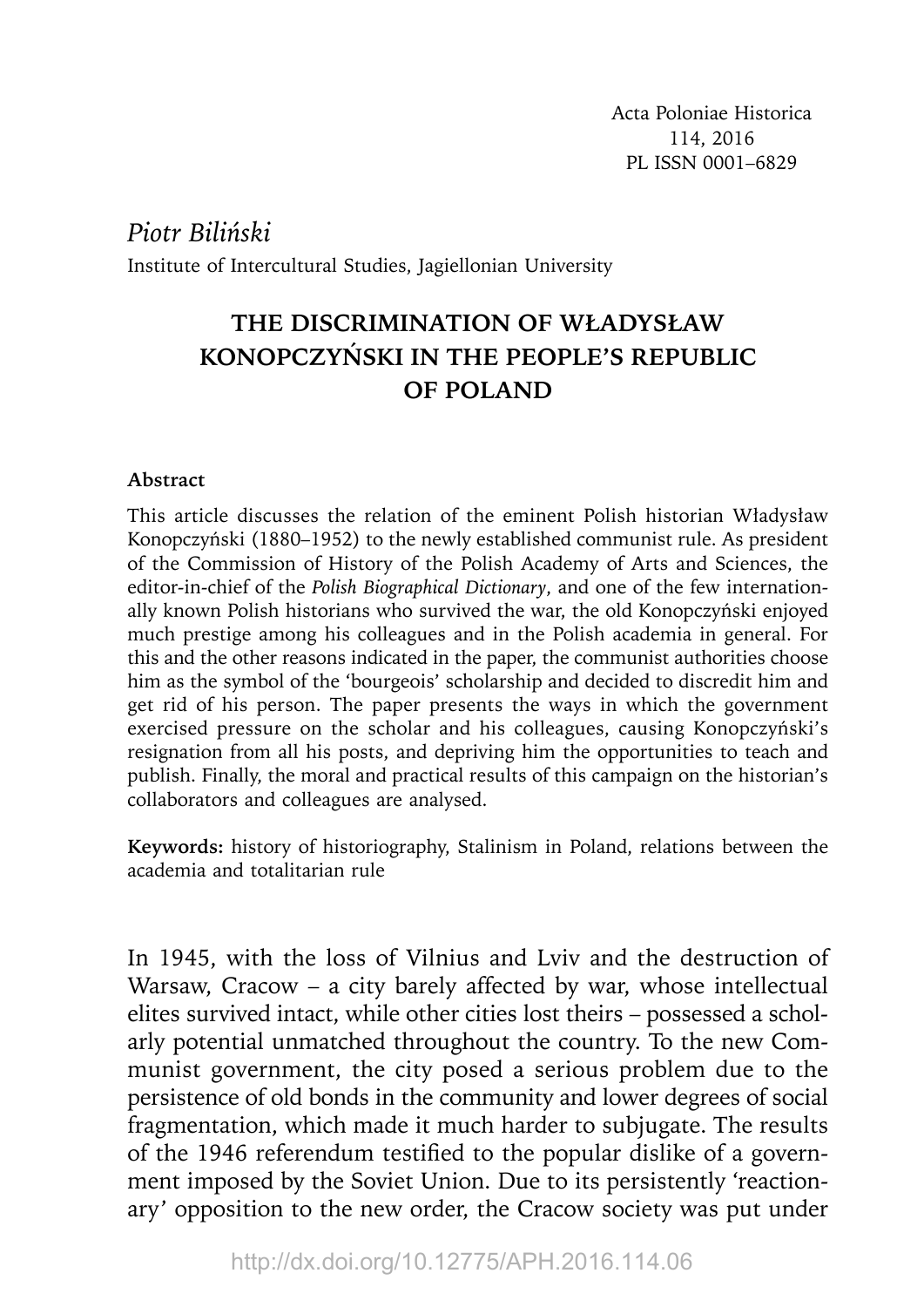surveillance and persecuted, with Minister of Education Stanisław Skrzeszewski – a pre-war student of pedagogy at the Jagiellonian University and active member of the Communist Party of Poland – excelling in that regard.<sup>1</sup> Cracow became a major hub for historical science, the seat the Polskie Towarzystwo Historyczne (Polish Historical Society, PTH) and the editorial board of *Kwartalnik Historyczny*. 2 This historical milieu found an undoubted leader in Władysław Konopczyński, who took an active part in the reconstruction of the discipline. The persecution he was subsequently subjected exemplifies the conduct of the new government in the early years of the People's Republic of Poland and illustrates the extent to which contemporaneous officials sought to oppress scholars.<sup>3</sup>

For many people within the discipline, Konopczyński figured as the most accomplished of Polish historians of the first half of the twentieth century. The period of his greatest academic success in Poland and abroad occurred between the wars. A member of the Royal Swedish Academy of Sciences in Stockholm (since 1930), the Polish Academy of Arts and Sciences (since 1922), Knight of the Order of the Polar Star (1924) and member of the French Legion of Honour (1939), he took part in many international congresses, and his works saw print in several different countries. Of the sixty-two volumes comprising his oeuvre, monographs devoted to the Bar Confederation, *liberum veto*, Poland during the Seven Years' War, the origin and establishment of the governmental committee, the Permanent Council, Stanisław

<sup>1</sup> For more, see Aleksander Kochański, 'Skrzeszewski Stanisław', in *Polski Słownik Biografi czny* [hereinafter: PSB], xxxviii, 3 (158) (Warszawa and Kraków, 1998), 419–22; Witold Jan Chmielewski, *Stanisław Skrzeszewski wobec ludzi nauki w świetle własnych notatek listów i pism (1944–1950)* (Warszawa, 2014).

<sup>2</sup> The Polish Historical Society was established in Lwów in 1886 to provide support for the development of historical sciences. Its founding father was Ksawery Liske, who had also launched the first historical journal in Polish territories, the *Kwartalnik Historyczny* (Historical Quarterly).

<sup>3</sup> For more, see: Rafał Stobiecki, *Historia pod nadzorem. Spory o nowy model historii w Polsce (II połowa lat czterdziestych – początek lat pięćdziesiątych)* (Łódź, 1993), 44; Piotr Hübner, *Polityka naukowa w Polsce w latach 1944–1953. Geneza systemu*, i (Wrocław, 1992), 402; *idem*, *Siła przeciw rozumowi… Losy Polskiej Akademii Umiejętności w latach 1939–1989* (Kraków, 1994), 112–16; *idem*, 'Polityka naukowa i struktury organizacyjne nauki w latach 1944–1989', in Leszek Zasztowt and Joanna Schiller-Walicka (eds.), *Historia nauki polskiej*, x: *1944–1989*, pt. 2: *Instytucje* (Warszawa, 2015), 86.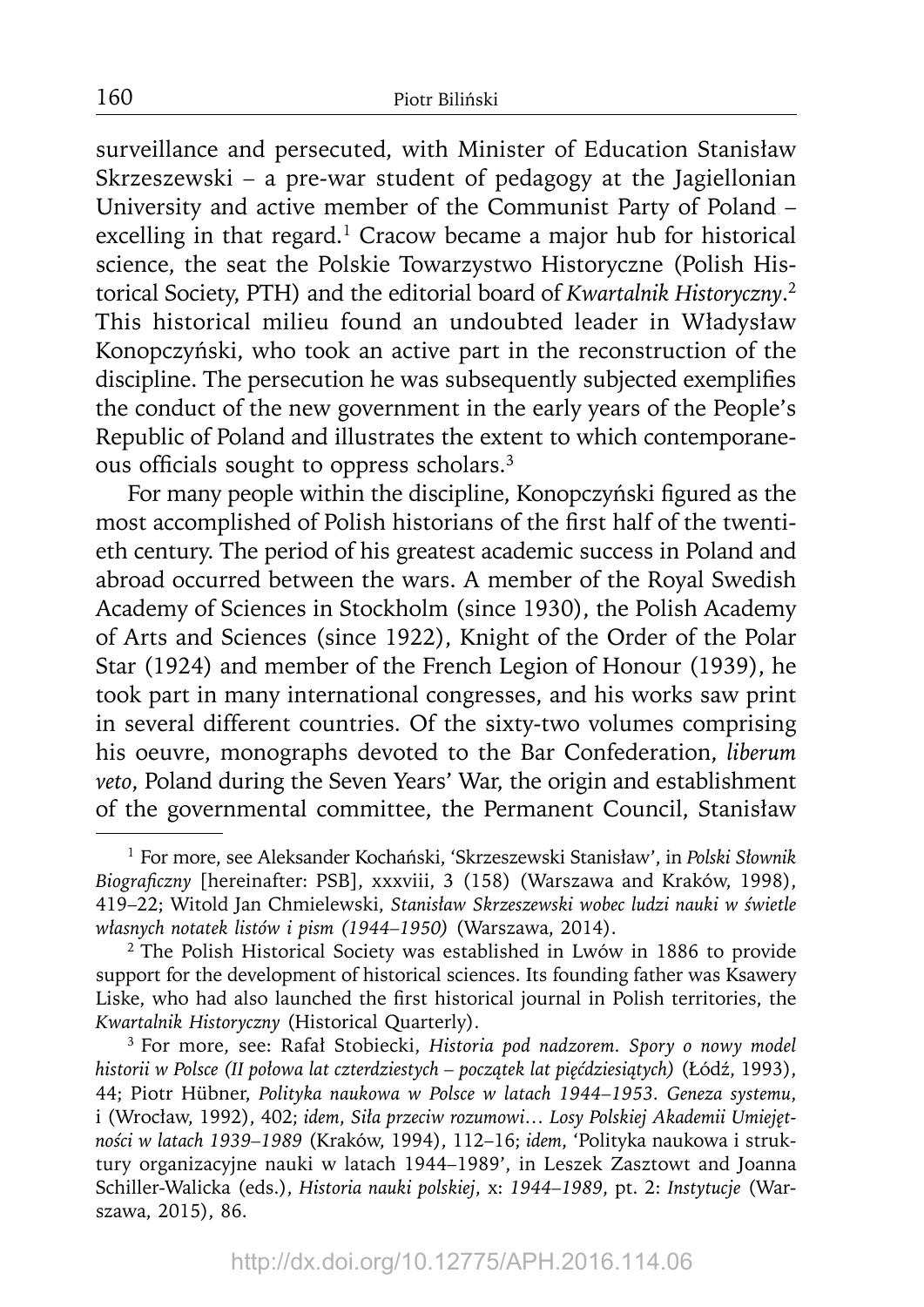Konarski, and Kazimierz Pułaski warrant the most praise, while the formidable modern history of Poland earned him the greatest recognition. In his research, Konopczyński followed established methodological patterns, based on extensive archival investigations at home and abroad. His impressive knowledge of primary sources, breadth of interests, and ability to combine analysis with synthesis made him a prominent figure in Polish historiography, unchallenged by any contemporaneous historian in the eyes of many.

During the first three years after his return to the Jagiellonian University in January 1945, the scholar examined students and gave monographic lectures on the 'Polish political writers in the eighteenth century', 'Polish foreign policy from the fifteenth to the eighteenth century', and 'Frederick the Great and Poland'. For two years, he lectured in the methodology of history, devoting particular attention to the conduct, purposes, and means of historical research. He also taught history of Poland during the inter-war period, though Kazimierz Lepszy, his close collaborator in the editorial board of the *Polish Biographical Dictionary*, "implored" him not to.4 The lectures served as a basis for a textbook that the professor intended to publish through the Polish Academy of Arts and Sciences (PAU), but President of the Academy, Kazimierz Nitsch, declined, citing doubts concerning the impartiality of the author.<sup>5</sup>

Concurrently with his scholarly work, Konopczyński conducted a seminar attended by numerous illustrious scholars of the post-war period.6 The seminar addressed a wide array of topics, ranging from the Middle Ages to contemporary history. To students asking him about the proper uses of the new method of historical materialism, he jokingly responded: "Having stated that, say, Sieniawska gave her housekeepers such and such an instruction, you need to add a passage on how already Engels had established that in the contemporaneous organisation of the state's productive forces, landowners

<sup>4</sup> Konopczyński Family Archive in Warsaw [hereinafter: ARKW], Władysław Konopczyński, 'Dziennik' (unpubl. MS), notebook 158, n.p., entry for 25 May 1948.

<sup>5</sup> Konopczyński Family Archive in Gliwice [hereinafter: ARKG], Władysław Konopczyński to Halina Heitzmanowa, Kraków, 9 March 1948; quoted from Halina Heitzmanowa, 'Profesor Władysław Konopczyński 1939–1952' (unpubl. MS), 6. The work in question appeared in print in 1995 as *Historia polityczna Polski 1914–1939*, with an introduction by Tomasz Wituch.

<sup>6</sup> Konopczyński, 'Dziennik', notebook 153, n.p., entry for 27–28 Feb. 1946.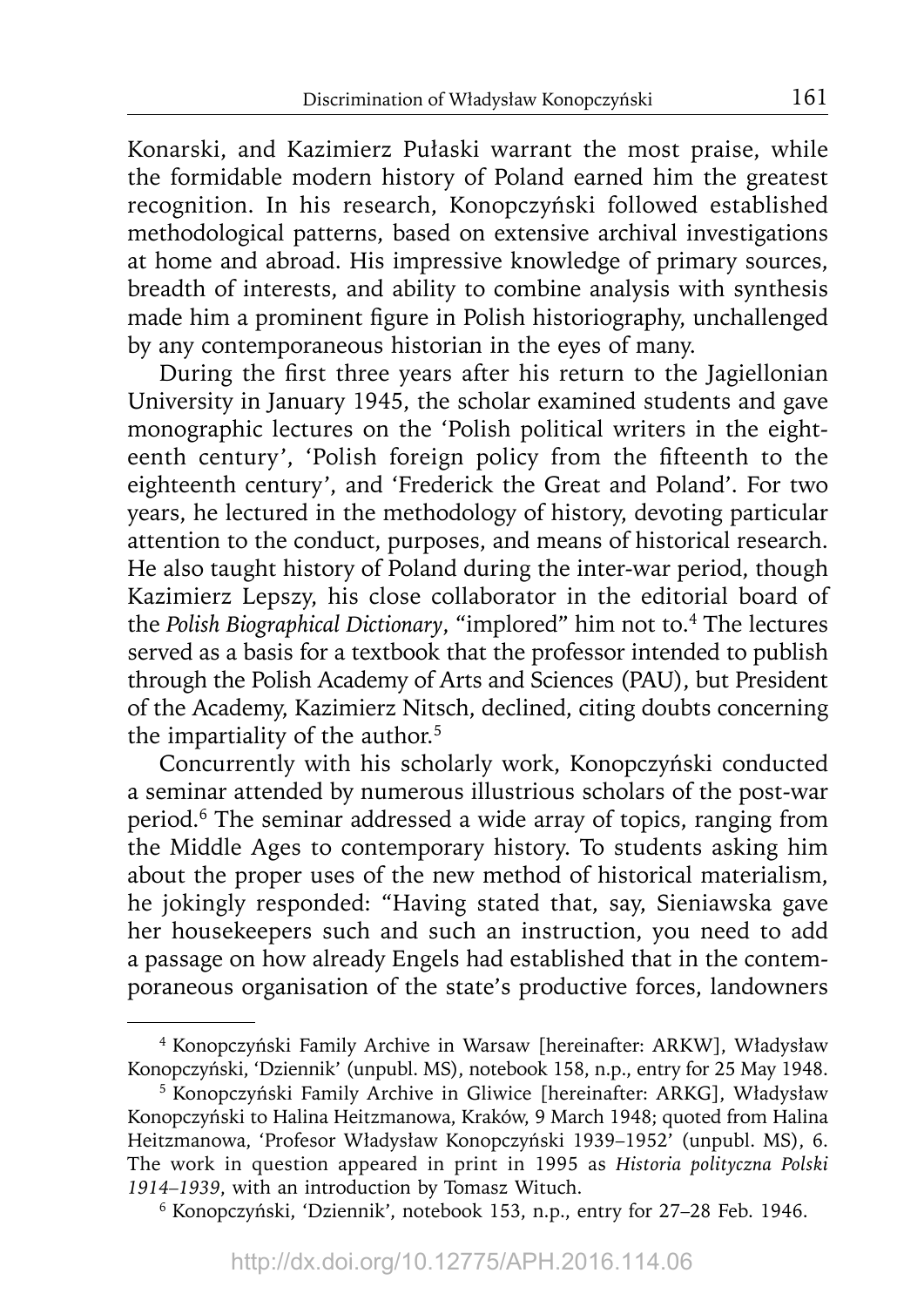of every sex and character disposed of the peasants in a despotic manner, and so forth. Afterwards, you can calmly continue expounding on your discoveries."7

Neither did Konopczyński resign from dangerous cooperation with the underground Stronnictwo Narodowe (National Party), a political formation he had belonged to for thirty years.8 He wrote polemics for the clandestine weekly *Walka* (Struggle) under a pseudonym.9 Though he was fortunate to avoid arrest, he was questioned and closely followed by the Communist secret police.10 So closely, in fact, that he noted in his diary: "a dark fellow had been following me."

On 15 February 1945 the scholar was elected president of the Commission of History of the Polish Academy of Arts and Sciences. For him, the position ranked among the highest in historical circles, next to that of the editor of *Kwartalnik Historyczny* and the president of the Polish Historical Society. Upon accepting the post, he named the following as the most crucial tasks for history of Poland as a science:

1. the systematic collection of sources in transcript to replace those destroyed by the invaders, in order to create a new base for our historiography,

2. the saving and preservation of remnants (traces) of destroyed sources left in the hands of scholars or their inheritors,

3. the collecting of public papers of activists of the recent period,

4. the establishment – by way of questionnaires and revisions – of a minimal, but rational publishing plan, to the detriment of less urgent and temporary pursuits,

5. the creation of a historical workshop in Cracow as a place where older and younger scholars could use the manuscript collections of the Commission

9 Biblioteka Naukowa Polskiej Akademii Umiejętności i Polskiej Akademii Nauk, Kraków [Polish Academy of Arts and Sciences and Polish Academy of Sciences Scientific Library; hereinafter: BN PAU-PAN], MS 7785, vol. 3, Materials for a biography of the members of Liga Narodowa (National League), collected by Józef Zieliński, fol. 152v.

10 Konopczyński, 'Dziennik', notebook 158, n.p., entry for 19 July 1948.

<sup>7</sup> Biblioteka Jagiellońska [Jagiellonian Library; hereinafter: BJ], MS Przyb. 146/90, Władysław Konopczyński to Wanda Brablecowa, Kraków, 25 Nov. 1945.

<sup>8</sup> Stanisław Rymar's attempt to legalise the National Party ended in failure. Konopczyński, 'Dziennik', notebook 152, n.p., entry for 13 October 1945. For more, see: Tomasz Biedroń, 'Próby legalizacji Stronnictwa Narodowego w Polsce w latach 1945–1946', *Studia Historyczne*, xxxii, 4 (1989), 597–619; Jacek Majchrowski, 'Rymar Stanisław', in PSB, xxxiii, 4 (139) (Kraków *et al.*, 1991–1992), 506–9.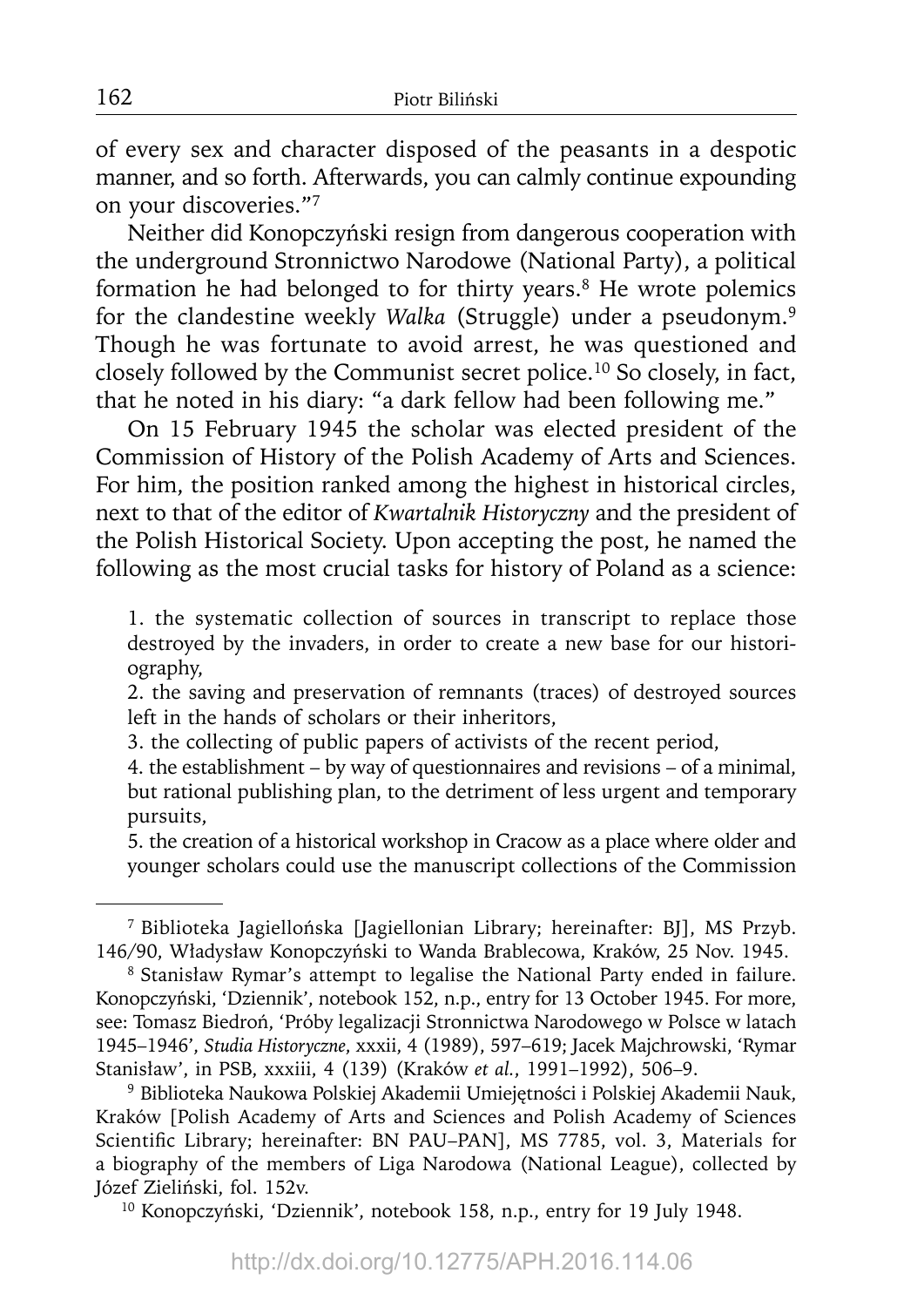and a reference library on the history of Poland, starting from 8–10 thousand volumes of primary and secondary sources. The workshop would serve as a place for the development of the *Polish Biographical Dictionary*. 11

In composing this programme, he followed two major assumptions:

1. that history at the current stage of the nation's existence is more than ever – and certainly no less than in the nineteenth century – a foundation for our cultural independence,

2. that because of the war, history had suffered losses graver than any other branch of knowledge. Biology is still the same biology, language and literature were shaken, but not impoverished, social life was enriched by many new experiences, the physics of man had become clearer, but the destroyed archives and monuments are irreplaceable. The conditions of this research into the past have decidedly worsened.<sup>12</sup>

To implement his programme, Konopczyński sought financial support, premises, acceleration of the publication process, and access to Soviet archives. Under his direction, the Commission of History of the Polish Academy of Arts and Sciences convened twenty-seven times, compared to just twenty-five during the entire inter-war period.<sup>13</sup>

The professor presented his postulates for the organisation of historical research in Poland on the pages of scholarly journals, as well. He vehemently opposed "accusations levelled against Polish scholarship, of its conservatism, parochialism, outmodedness." He believed that "conservatism consists in the belief that scholarship develops properly only when there is continuity and consistency. As we take a new turn, we should not forget our previous interests, other than those that no longer remain valid."14 He claimed that

as the horizons of our historiography broaden, so should it deepen, but not according to a pre-determined pattern. No intelligent peasant will find solace in persistent stories of the exploitation his forefathers were subjected to by landowners in hundreds and thousands of manors. In general, the

<sup>11</sup> BJ, MS Przyb. 137/61, 'Sprawozdanie pożegnalne ustępującego przewodniczącego Komisji Historycznej PAU Konopczyńskiego', Kraków, 24 June 1949.

<sup>12</sup> BJ, MS Przyb. 137/61, Władysław Konopczyński, 'Komisja Historyczna PAU czym być powinna a czym jest', [1949].

<sup>13</sup> Konopczyński, 'Dziennik', notebook 153, n.p., entry for 17 March 1946.

<sup>14</sup>*Idem*, 'Zadania i potrzeby nauk humanistycznych w Polsce', *Życie Nauki. Miesięcznik Naukoznawczy*, i, 2 (1946), 85.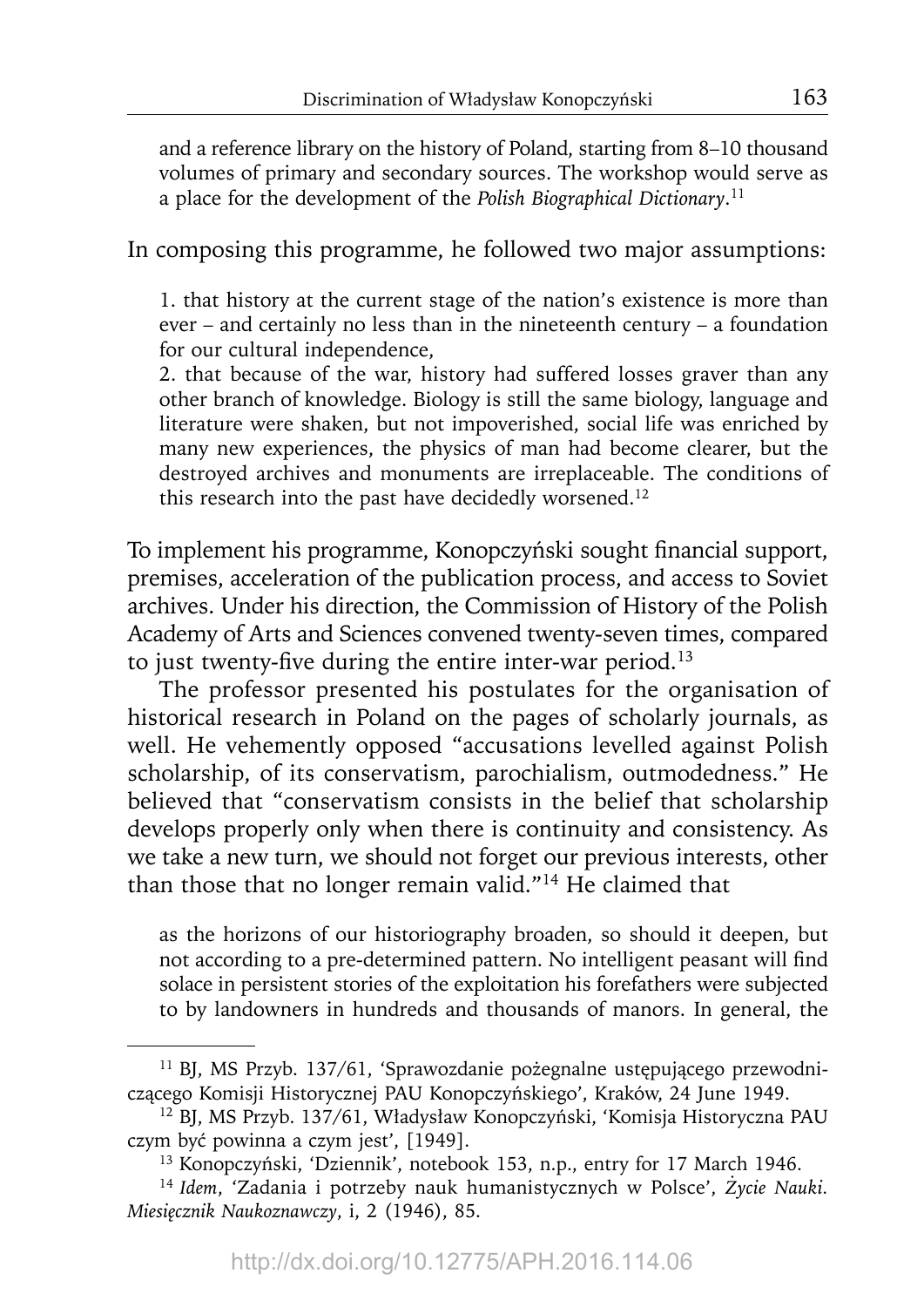question of social history is not so facile as to require merely a push of the one button of the dialectical method to turn all that is dark and complex into light and simplicity. It is not that easy. We are facing the same tedious archival research as before, only the directions and approaches should be adjusted to the demands of the moment.15

Konopczyński put these views forward in the conviction that the humanities "can luckily survive and thrive at a relatively low cost …, so long as there are enough books, so long as there are publishing houses and means of travel, so long as their roots are not cut and restricted of air."<sup>16</sup> To the oft-repeated question "if sufficient grounds exist for demanding of our historiography a radical break with the past and the taking of a new road", the Professor responded that

no such grounds exist. The nation – as opposed to the government – had been following its proper historical path; the historians, for their part, have achieved moderate success, searching for truth with ease and candour, without succumbing to any pre-determined world-view. Our motto should thus be to rebuild – and in part merely reconstruct – on old foundations, and partly from old materials. Corrections will be necessary, perhaps even significantly so, but without upheavals and breakneck turns.<sup>17</sup>

Rafał Stobiecki rightly notes that Konopczyński's declaration

expressed in a very clear way the sentiments shared by a significant majority of professional historians tied to the pre-war structures of Polish historical studies (universities, PAU, various research institutes). This milieu stressed a key problem concerning the future of Polish history-writing: the need for maintaining continuity of the historiographic tradition based on the achievements of the inter-war period and the previous generations of Polish historians.18

In spite of a firm distrust of any change, Konopczyński's views on the new methodology were far from unequivocal.19 He believed that

19 Konopczyński pointed to the psychological and interdisciplinary aspects of historical studies in 'Zadania i potrzeby', 88–9. For more, see Tomasz Ochinowski,

<sup>15</sup>*Ibidem*, 87.

<sup>16</sup>*Ibidem*, 89.

<sup>17</sup>*Idem*, 'Zadania nauki historycznej w Polsce dzisiejszej', *Nauka Polska: Jej Potrzeby, Organizacja i Rozwój*, xxv (1947), 155; Stobiecki, *Historia pod nadzorem*, 55; Hübner, *Polityka naukowa*, 21–2.

<sup>18</sup> Stobiecki, *Historia pod nadzorem*, 56.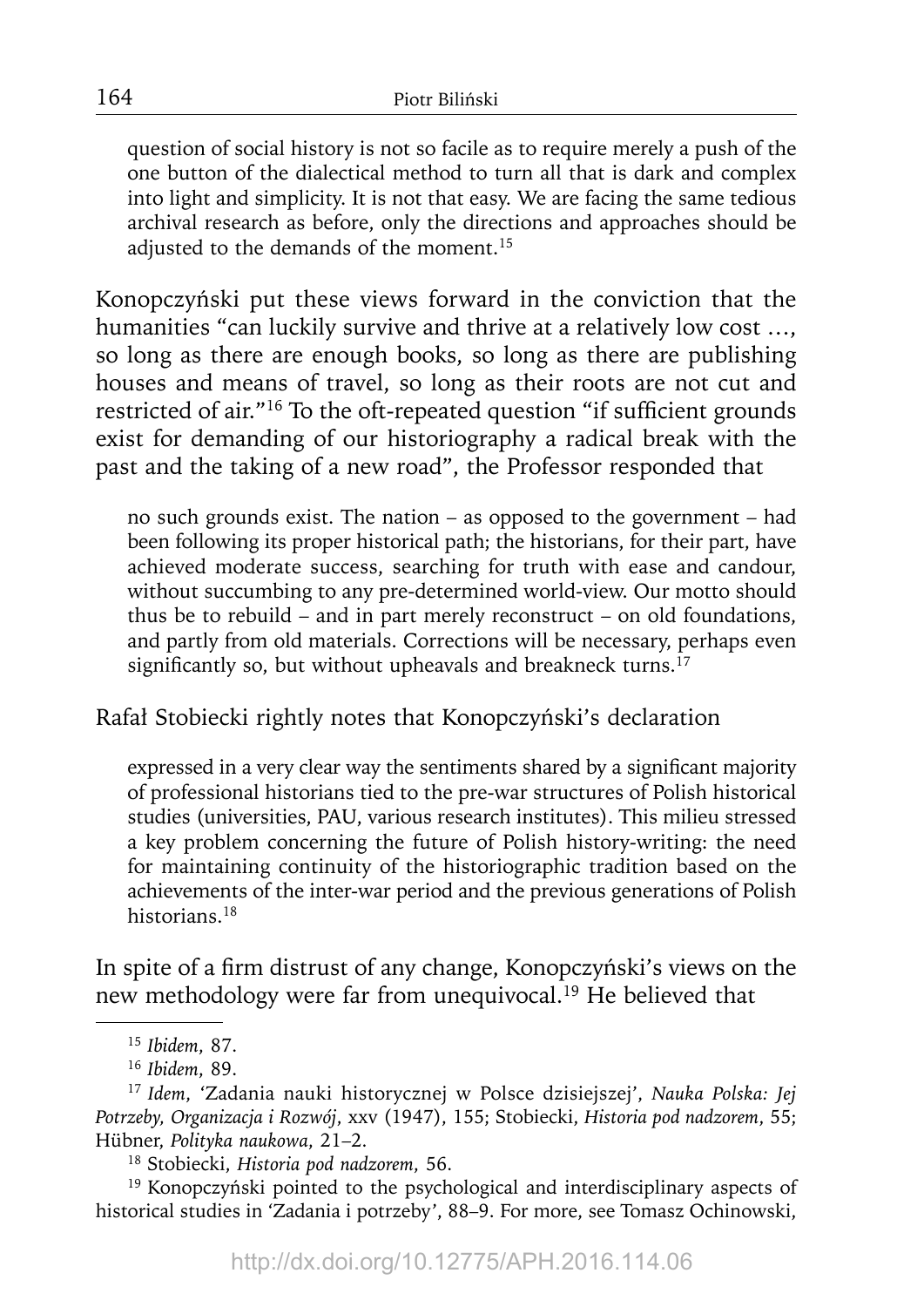historical materialism, whether orthodox Marxist – that is, rooted in the Hegelian dialectic – or revisionist, continues to have a lot to say to historians, including those from Poland, and they should not be deterred by the fact that its radical worshippers think of it as the key to understanding not only economic, but also moral-cultural questions. It seems clear that in some economic circumstances, among particular forms of production, certain ideological 'superstructures' could not have appeared, and this negative explanatory value will certainly always remain historical materialism's virtue. It is a different matter whether the appearance of, say, the steam engine or white gas can explain the rise of liberalism in some countries and totalism in others. The crossing of opinions at this point may prove productive. In the worst case, the two sides will go their separate ways, content with their own one-sided protocols: the one will claim that materialism does not explain all, while the other states all the inexplicable surplus is nought.<sup>20</sup>

A year after Konopczyński's promotion in the Academy, he was put at the helm of the Cracow Division of the Polish Historical Society (the election took place on 22 June 1946).<sup>21</sup> He took over from the recently departed, formidable historian of law Stanisław Kutrzeba.<sup>22</sup> As Konopczyński maintained close ties with Kutrzeba since the First World War, the death of the latter on 7 January 1946 filled him with with deep grief. In a letter to his friend Jan Rutkowski, an economic historian from Poznań, he wrote: "when Kutrzeba died, you instantly felt our forces in history depleted. What an engine he was! How much will we have to make up for with our dedication, determination, sense of responsibility, solidarity, to keep the Academy and the Historical Society moving forward at the same pace (not to mention material

<sup>&#</sup>x27;O użyteczności i bezużyteczności psychologii w badaniach historycznych. Wybrane opinie historyków polskich od lat czterdziestych do dziewięćdziesiątych XX wieku', in Andrzej Wierzbicki (ed.), *Klio Polska. Studia i materiały z dziejów historiografi i polskiej po II wojnie światowej*, i (Warszawa, 2004), 88–91.

<sup>20</sup> Konopczyński, 'Zadania nauki historycznej', 173. Cf. Stobiecki, *Historia pod nadzorem*, 57.

<sup>21</sup> Konopczyński, 'Dziennik', notebook 153, n.p., entry for 22 June 1946.

<sup>22</sup>*Idem*, 'Człowiek drogowskaz', *Tygodnik Powszechny*, ii, 3 (20 Jan. 1946); Adam Vetulani, 'Kutrzeba Stanisław', in PSB, xvi, 2 (69) (Wrocław and Kraków, 1971), 314–18; Rita Majkowska, 'Polska Akademia Umiejętności w życiu Stanisława Kutrzeby', in *Stanisław Kutrzeba 1876–1946. Materiały z uroczystego posiedzenia PAU w dniu 24 VI 1996 roku* (Kraków, 1998), 63–78; Piotr Biliński, *Stanisław Kutrzeba (1876–1946). Biografi a naukowa i polityczna* (Kraków, 2011).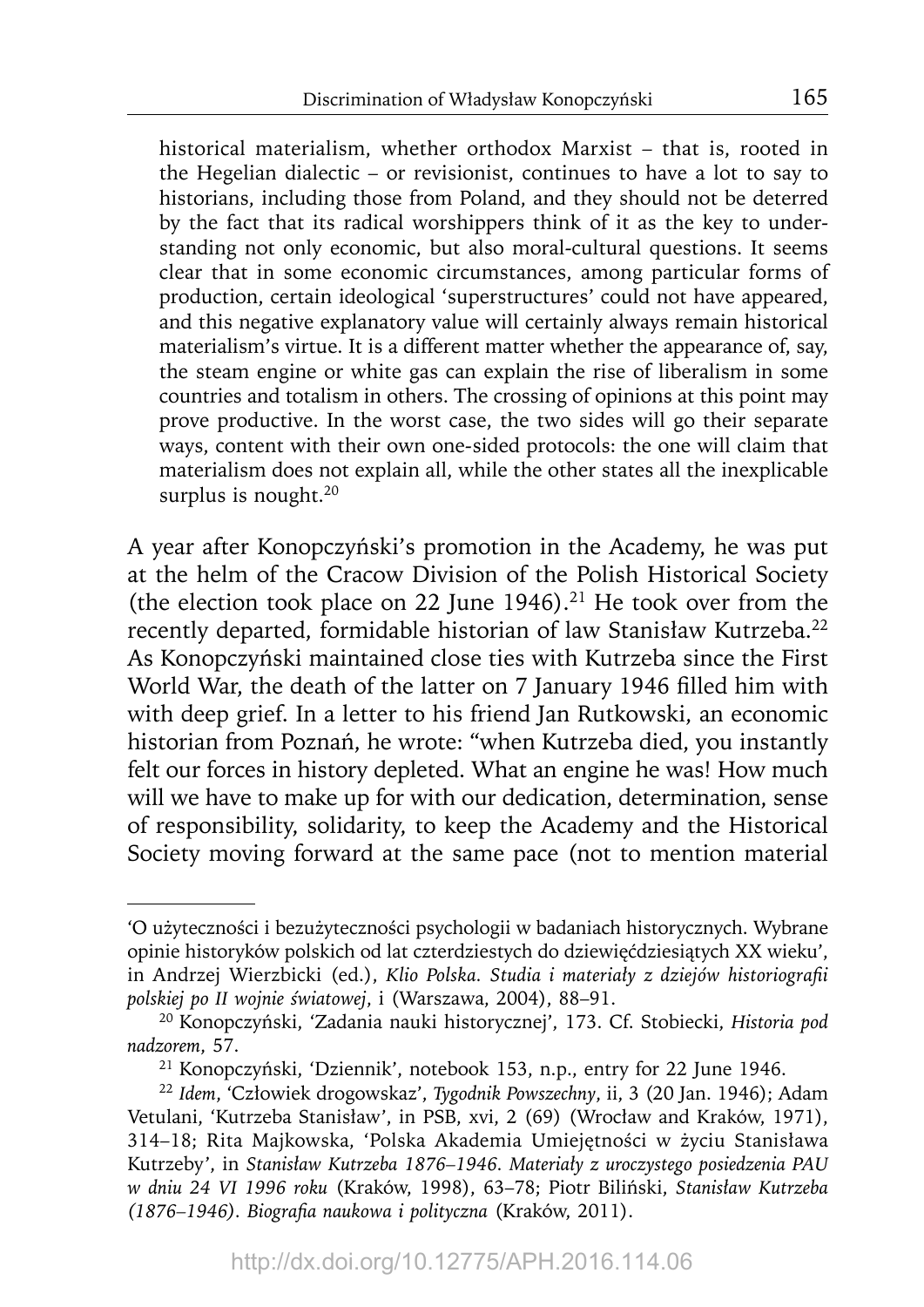resources). Today, everyone thinks that this or that one keeps track of a given undertaking. Keeping track will not do; we need a concerted effort, and that is not very Polish."23

In spite of the enormous respect he received in historical circles, Konopczyński's position was weakened not so much by the independence of his views, as by a personal enmity on the part of Minister Skrzeszewski.24 Konopczyński watched in horror as the totalitarian system he openly despised and vehemently criticised spread through Poland. Pressed to compromise and show deference toward the Communist dignitaries, he encapsulated his views in a famous statement during a scholarly conference in the lecture hall of the Jagiellonian University on 26 January 1946: "We hear demands that science should serve everyday life. Sure, may it serve in any capacity, may it enlighten. But may it never submit."25

The persecution of Konopczyński as a "zoological anti-Semite" began in the Spring of 1947. The problem of anti-Semitism was raised by Skrzeszewski and used as a pretext to remove the Professor from all positions.26 Of note at this juncture is the opinion of one of Konopczyński's students, Henryk Barycz, who stated that "a zoological anti-Semite – as some sought to brand him after the war, with many unpleasant and tragic consequences for himself – he absolutely was not. He taught and promoted Jewish students, and his most accomplished pupil, whom he fiercely defended against his political

<sup>23</sup> Biblioteka Poznańskiego Towarzystwa Przyjaciół Nauk [Poznań Society of Friends of Sciences Library], MS 1515, fol. 114, Władysław Konopczyński to Jan Rutkowski, Kraków, 11 Feb. 1946.

<sup>24</sup> It should be noted that Skrzeszewski's attitude toward Konopczyński must have been affected by the Minister's pre-war conflict with Tadeusz Bielecki. Konopczyński, 'Dziennik', notebook 95, n.p., entry for 25 Sept. 1925: "Sobieski presses me about the Jews and St[anisław] Grabski, Bielecki about academic fees and some Communist called Skrzeszewski, who is about to become assistant professor of philosophy." *Ibidem*, notebook 155, n.p., entry for 10 Jan. 1950: "From that point on, Skrzeszewski was under the misapprehension that I was the one who attacked him."

<sup>&</sup>lt;sup>25</sup> Idem, 'Autobiografia', ed. by Andrzej Biernacki, *Nauka Polska: Jej Potrzeby*, *Organizacja i Rozwój*, i (xxvi) (1992), 118; *idem*, 'Dziennik', notebook 152, n.p., entry for 26 Jan. 1946. The same statement, in a somewhat edited form, can be found on the Professor's tombstone.

<sup>26</sup> Piotr Hübner, 'Represje polityczne – Władysław Konopczyński', in *idem*, *Zwierciadło nauki. Mała encyklopedia polskiej nauki akademickiej* (Kraków, 2013), 585–8.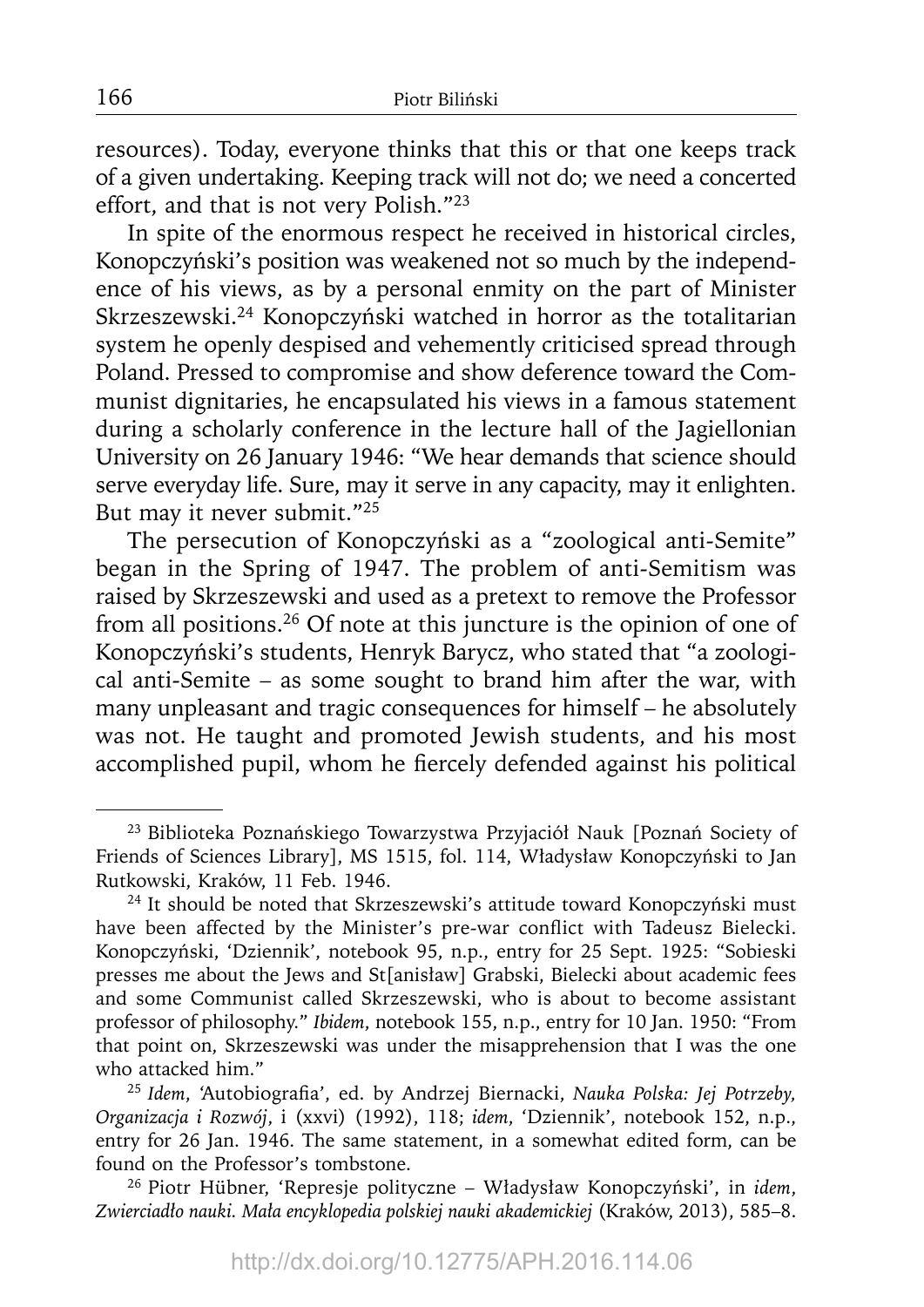allies at habilitation, was Józef Feldman."27 At the news of the accusation of anti-Semitism, Kazimierz Tymieniecki advised Konopczyński to take to the press to publicise the story of how he hid a Jewish family in his rural estate at Młynik under Nazi occupation.28

The attack began with the removal of Konopczyński from the seat of president of the Polish Historical Society. Initially, the scholar was allowed to partake freely in the meetings of the Cracow Division of the PTH due to the fact that, in the Provisional Government of National Unity, the position of Minister of Education was given to Czesław Wycech of Polskie Stronnictwo Ludowe (Polish People's Party, thereafter PSL), while Skrzeszewski received the nomination as an ambassador in Paris, where he would spend two years. In the Winter of 1947 president of PTH Ludwik Kolankowski decided to call a General Assembly of Delegates for 12 April in the centrally located city of Łódź. The meeting was to be preceded by a session of the General Board of PTH.29 Historians from Cracow opposed the motion; in a letter to Kolankowski, Konopczyński seriously questioned why the General Board and the General Assembly should take place in the provincial Łódź rather than Cracow.30 In response, Kolankowski claimed that the choice was motivated solely by the central position of the city, while Cracow remained the most suitable location for the seat of the Society. He also believed that the organisation should be headed by a native of

<sup>27</sup> Henryk Barycz, 'Kilka wspomnień z lat akademickich i udziału w pracach koła historyków studentów Uniwersytetu Jagiellońskiego', *Zeszyty Naukowe Uniwersytetu Jagiellońskiego. Prace Historyczne*, 25 (1968), 117.

<sup>28</sup> ARKG, Kazimierz Tymieniecki to Władysław Konopczyński, Poznań, 14 July 1947 (MS): "I think that a press statement by Mrs. Widerszalowa (the mother) concerning the aid and safety received during occupation from the respectable Sir and Madam would have the desired effect." The accusation of anti-Semitism related to a motion put forward by Konopczyński during a session of the Education Commission of the Sejm of the Republic of Poland in January 1923, concerning the introduction of *numerus clausus* at universities. On the other hand, in the 1930s Konopczyński sought a professorial nomination for Józef Feldman, a historian of Jewish origin, opposed the *numerus nullus*, and showed no discrimination based on origin toward his students.

<sup>29</sup> Konopczyński, 'Dziennik', notebook 155, n.p., entry for 15 Feb. 1947.

<sup>30</sup> Archiwum Polskiej Akademii Nauk, Warszawa [Archive of the Polish Academy of Sciences; hereinafter: APAN], PTH I-3, sign. 10, Władysław Konopczyński to Ludwik Kolankowski, [19 Feb. 1947]; Konopczyński, 'Dziennik', notebook 155, n.p., entry for 19 Feb. 1947.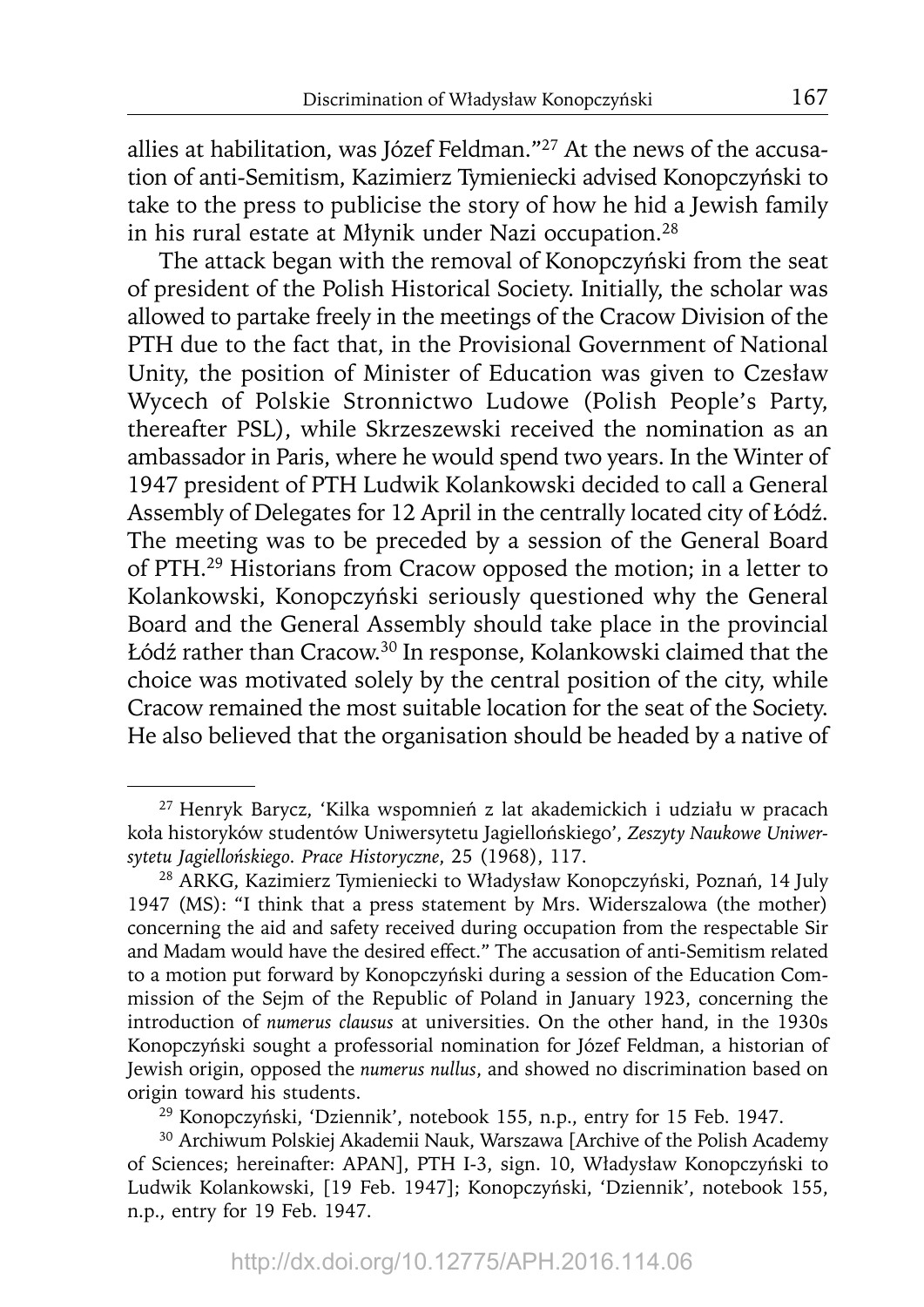Cracow, possibly Konopczyński or Franciszek Bujak.<sup>31</sup> The Professor did not share Kolankowski's convictions; in his view, the post of president of PTH should be given to either Bujak, the pre-war president, or the ancient historian Ludwik Piotrowicz. As contemporary scholar Tadeusz Paweł Rutkowski rightly observes, the conflict had political undertones: by naming Łódź as the location for the meetings, the Communist authorities sought to limit the influence of the conservative Cracow milieu. Party-aligned historians found allies among the pupils of Marceli Handelsman, gathered around Tadeusz Manteuffel, who sought to relocate the seat of the General Board of PTH to Warsaw.<sup>32</sup> It should be noted that the Communists, knowing of the pre-war rivalry between scholars from Warsaw and Cracow, deftly exploited the long-standing enmities to play one group against the other.

Under pressure from historians from Poznań and Warsaw, who threatened to force through a change in the charter while arguing for an immediate "advance in the matters of the Society" and opposing any decisions taken "behind president Kolankowski's back", the resistance of their colleagues from Cracow broke, and an agreement was reached to convene the General Assembly of Delegates in Łódź. 33 The preceding meeting of the General Board of the PTH was devoted to a discussion of candidacies for the new president. Kolankowski pointed out that, "according to the charter, Cracow is the seat of the General Board of the Society, so we look forward to hearing from the representatives of that circle." Meanwhile, Manteuffel "stated that the General Board of the Society of Enthusiasts of History (Towarzystwo Miłośników Historii) in Warsaw passed a motion in support of a change in PTH's charter in the direction of moving the seat of the Society to Warsaw, but the case is made more complex by the fact that a fitting candidate for presidency is lacking." In turn, Skałkowski proposed that "the change of the charter be prepared for the next

<sup>31</sup> APAN, PTH I-3, sign. 10, Ludwik Kolankowski to Władysław Konopczyński, Kraków, 28 Feb. 1947.

<sup>32</sup> Tadeusz Paweł Rutkowski, *Polskie Towarzystwo Historyczne w latach 1945–1958. Zarys dziejów* (Toruń, 2009), 20. Similar views were expressed by Konopczyński: *idem*, 'Dziennik', notebook 155, n.p., entry for 3 March 1947.

<sup>33</sup> ARKG, Tadeusz Manteuffel to Władysław Konopczyński, Warszawa, 30 March 1947; Gerard Labuda to Konopczyński, Poznań, 9 April 1947 (MS). See also Konopczyński, 'Dziennik', notebook 155, n.p., entries for 27 March 1947 and 5 April 1947.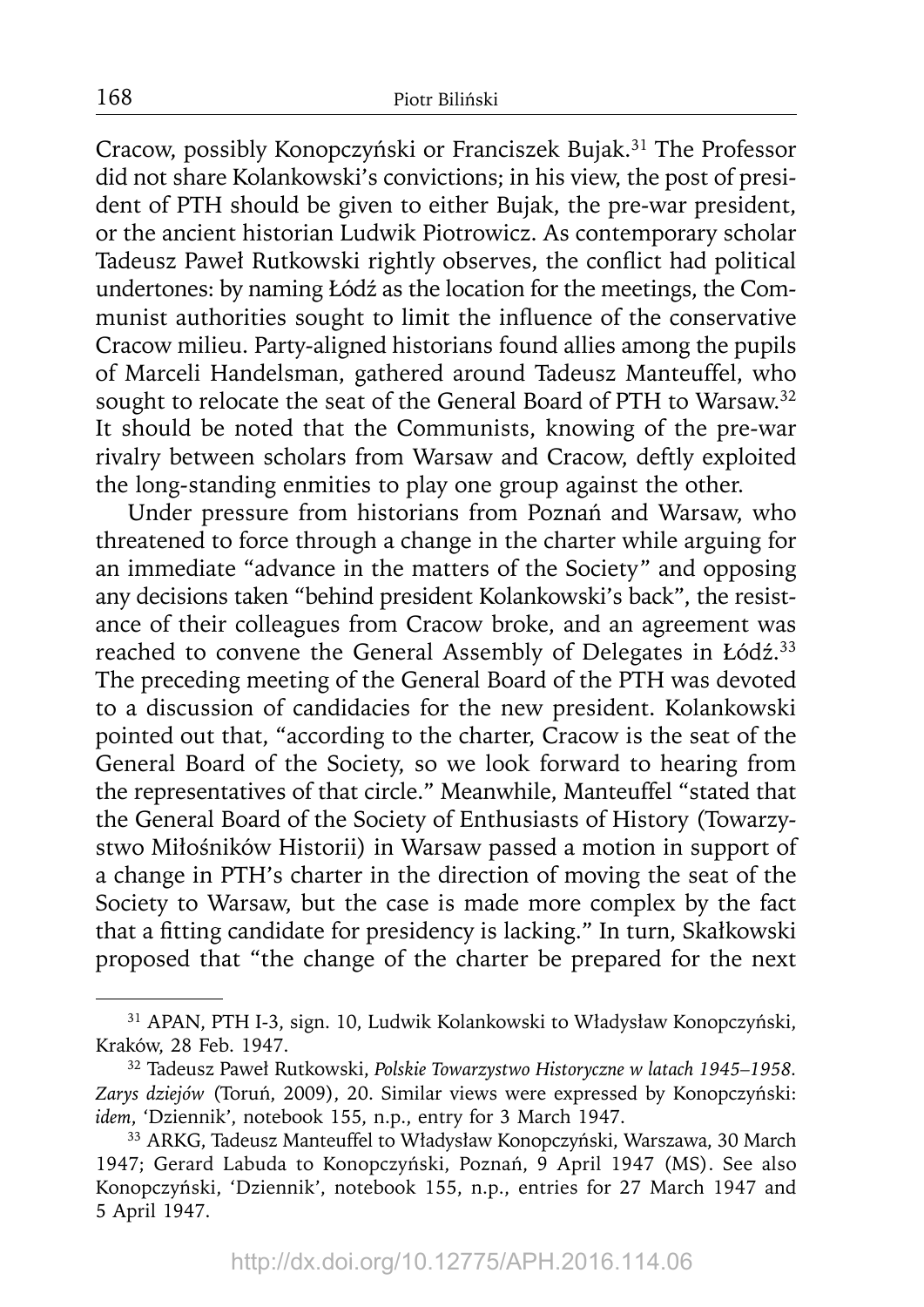General Assembly of the Society and the current Board be temporarily kept in office." Eventually, it was decided that new leadership would be elected to finally do away with the temporariness.<sup>34</sup> Skałkowski put forward Bujak and Dąbrowski as candidates, while Kolankowski recommended Konopczyński.

Voting took place during the General Assembly of Delegates; Konopczyński was elected president, having received twenty-seven votes with three abstentions and one vote for Władysław Semkowicz.35 Konopczyński recorded that "Kolankowski ceded leadership immediately after he had me elected."36 The result of the election dismayed Karol Maleczyński, a medieval historian from Wrocław, who demanded "with inconsiderate haste" that another General Assembly of Delegates be called. Declaring his position at an open session of the PTH, the new president named repossession of assets remaining in Lviv as a key problem.37 Tadeusz Paweł Rutkowski rightly concludes that the election of Konopczyński as president of PTH served to demonstrate the independence of the historical fraternity and assert its right to pursue traditional methods of research.<sup>38</sup>

The new president attended to his duties with vigour. He called a meeting of the General Board for 23 April 1947 in Cracow, where he pushed through the candidacies of Stefan Inglot for secretary general, Tadeusz Solski for treasurer, Jan Dąbrowski for delegate for foreign relations, and Roman Grodecki and Kazimierz Lepszy for editors of *Kwartalnik Historyczny*. Then, the Board discussed the International Committee of Historical Studies' invitation for a delegation of the PTH to take part in the celebrations of the hundredth anniversary of the Spring of Nations in Paris, and obliged the president to travel to Warsaw to seek government funding for future activities.<sup>39</sup> Though most of his motions were passed, Konopczyński felt deeply dissatisfied with the progress of the meeting. In his diary, he mentioned his failure

<sup>34</sup> The three quotes from 'Protokół z posiedzenia Zarządu Głównego PTH, Łódź 12 IV 1947 r.' (APAN, PTH, wyk. [list] 919, sign. 35).

<sup>35</sup> APAN, PTH, wyk. 919, sign. 15, 'Protokół z posiedzenia Walnego Zgromadzenia Delegatów PTH, Łódź 12 IV 1947 r.'

<sup>36</sup> Konopczyński, 'Dziennik', notebook 155, n.p., entry for 12 April 1947.

<sup>37</sup>*Ibidem*, 13 April 1947.

<sup>38</sup> Rutkowski, *Polskie Towarzystwo Historyczne*, 21.

<sup>39</sup> APAN, PTH, wyk. 919, sign. 35, 'Protokół z posiedzenia Zarządu Głównego PTH, Kraków, 23 IV 1947 r.'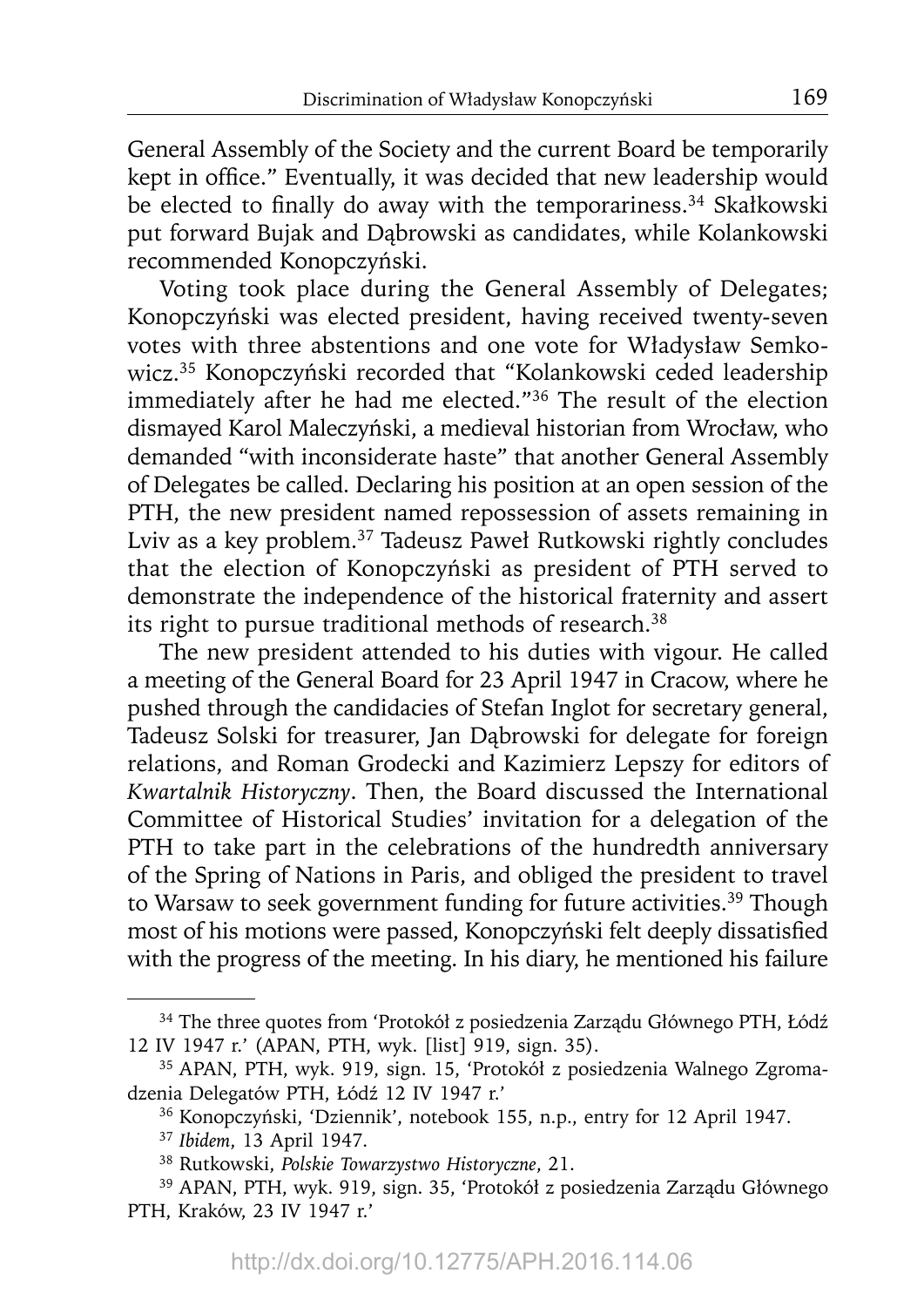to ensure changes in the charter. Upon returning home, his outlook became so bleak he considered resigning from his function.<sup>40</sup>

At the meeting of the General Board on 1 May 1947 Konopczyński – having consulted Inglot and Solski – addressed the dire financial straits of the Society (a shortage of some 2.5 million zlotys) and informed those present that he had asked Minister Skrzeszewski for an audience.41 Impatient for a reply, he wrote to Deputy Minister Henryk Jabłoński, stating that, as a historian, he did not require any explanation as to the value of the PTH and its scholarly imprint, the *Kwartalnik Historyczny*, and that funding was necessary to keep them afloat. In addition, he informed of the invitation extended to the Society to take part in an international conference in Paris, devoted to the centenary of the Spring of Nations. He warned that "it would be a great and perhaps irrecoverable loss to Polish science if our representatives are absent from the session", and finally implored the addressee to ask the Minister for a swift response to the previous letter.<sup>42</sup> He also turned to vice-president of the PTH Władysław Tomkiewicz, pinning his hopes on the latter's "peculiar ability to get things done with the authorities."43 Though Tadeusz Manteuffel's attitude toward the new leadership of the Society was perfectly clear to Konopczyński, the former was still urgently asked to "obtain information from the ministry if and when an audience can be arranged." He also demanded help in his pursuit of a ministerial grant to cover the debts and publication costs of *Kwartalnik Historyczny*. 44

<sup>40</sup> Konopczyński, 'Dziennik', notebook 155, n.p., entry for 23 April 1947.

<sup>41</sup> APAN, PTH, wyk. 919, sign. 35, 'Protokół z posiedzenia Zarządu Głównego PTH, Kraków, 1 V 1947 r.' See also APAN, PTH I-3, sign. 10, Władysław Konopczyński to Stanisław Skrzeszewski, Kraków, 26 April 1947.

<sup>42</sup> APAN, MS III 280, j.a. 143, fol. 40, Władysław Konopczyński to Henryk Jabłoński, Kraków, 5 May 1947 (copy). Jabłoński only responded after three months, by which time the situation was already resolved – Czech scholar Ottokar Odložilik took up a post in the secretariat of the International Committee of Historical Sciences in Paris. See: ARKG, Henryk Jabłoński to Władysław Konopczyński, Warszawa, 9 Aug. 1947 (MS); Wiesław Bieńkowski, 'Korespondencja Władysława Konopczyńskiego z Mieczysławem Haimanem z lat 1931–1947', *Rocznik Biblioteki Polskiej Akademii Nauk w Krakowie*, xliv (1999), 437.

<sup>43</sup> APAN, MS III 280, j.a. 143, fol. 39, Władysław Konopczyński to Władysław Tomkiewicz, Kraków, 5 May 1947.

<sup>44</sup> APAN, MS III 192, j.a. 128, fol. 171, Władysław Konopczyński to Tadeusz Manteuffel, Kraków, 5 May 1947.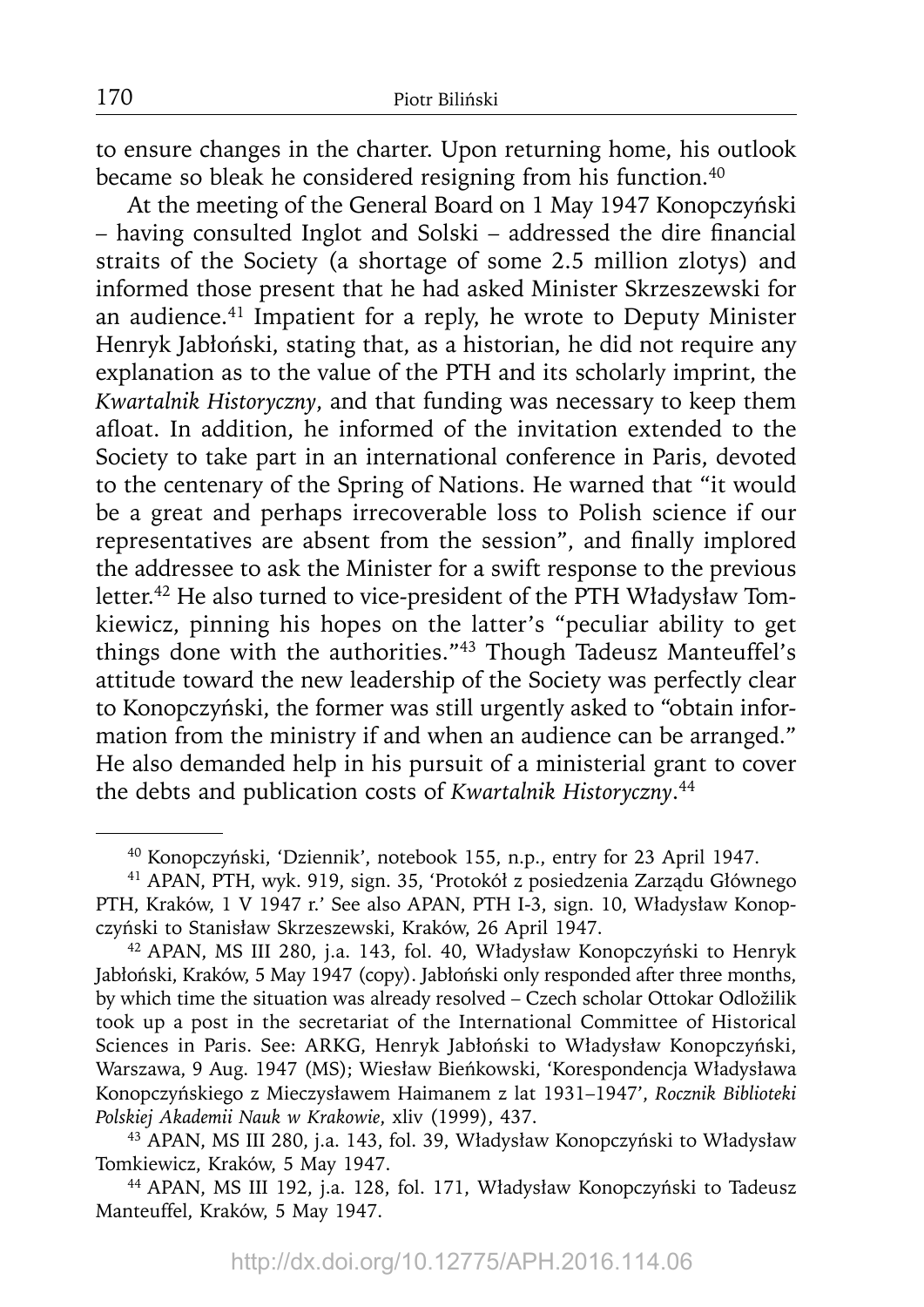The issue was resolved during an audience Skrzeszewski gave to delegates of the Polish Academy of Arts and Sciences, Jan Dąbrowski and Tadeusz Kowalski. Dąbrowski relayed the conversation to Konopczyński through Helena Waniczkówna-Wereszycka. She claimed that Skrzeszewski accused the scholar of "zoological anti-Semitism."45 In May 1947 Konopczyński was forced to resign as president of the PTH – in his own words, "Skrzeszewski denied me a personal hearing and refused any financial aid to the Society so long as it was led by a 'zoological anti-Semite'. Any intelligent person knew this to be nonsense, but the actual offence occurred elsewhere: the government circles remembered my words spoken at a scholarly conference in the lecture hall of the Jagiellonian University on 26 January 1946."46

Still, the heavy and stigmatising charge of anti-Semitism must have been a hurtful blow to the scholar. Perhaps it was the sense of injustice at the accusation, exacerbated by the constant persecution that caused the Professor to suffer an acute heart attack on the night of 19/20 May.47 Defeated and brought down by angina pectoris, the scholar passed his duties over to vice-president Stanisław Łempicki, an accomplished specialist in the history of Polish culture.<sup>48</sup> The General Board of the PTH accepted Konopczyński's resignation on 14 June 1947. At Skałkowski's behest, a motion was passed to send the Professor a letter of thanks for his contributions.<sup>49</sup> Then, Tomkiewicz described his visit to the Ministry of Education, during which he was promised that the question of financial support for the PTH will be resolved immediately after the election of new leadership for the Society. During the same session, the question of changes in the charter was also addressed. After a lengthy discussion, it was decided by eight votes to none, with three abstentions, that Warsaw should be recommended to the General Assembly as a new seat for the PTH.

<sup>45</sup> Konopczyński, 'Dziennik', notebook 155, n.p., entry for 11 May 1947.

<sup>46</sup> Archiwum Rostworowskich, Kraków [Rostworowski Family Achive; hereinafter: ARK], Władysław Konopczyński to Kazimierz Nitsch, [1952] (copy).

<sup>47</sup> Konopczyński, 'Dziennik', notebook 155, n.p., entry for 19–20 May 1947.

<sup>48</sup> APAN, PTH I-3, sign. 10, Władysław Konopczyński to Stanisław Łempicki, Kraków, 9 June 1947.

<sup>&</sup>lt;sup>49</sup> The letter of thanks was only dispatched toward the end of September. See Jan Dąbrowski to Władysław Konopczyński, Warszawa, 20 Sept. 1947 (APAN, PTH I-3, sign. 10).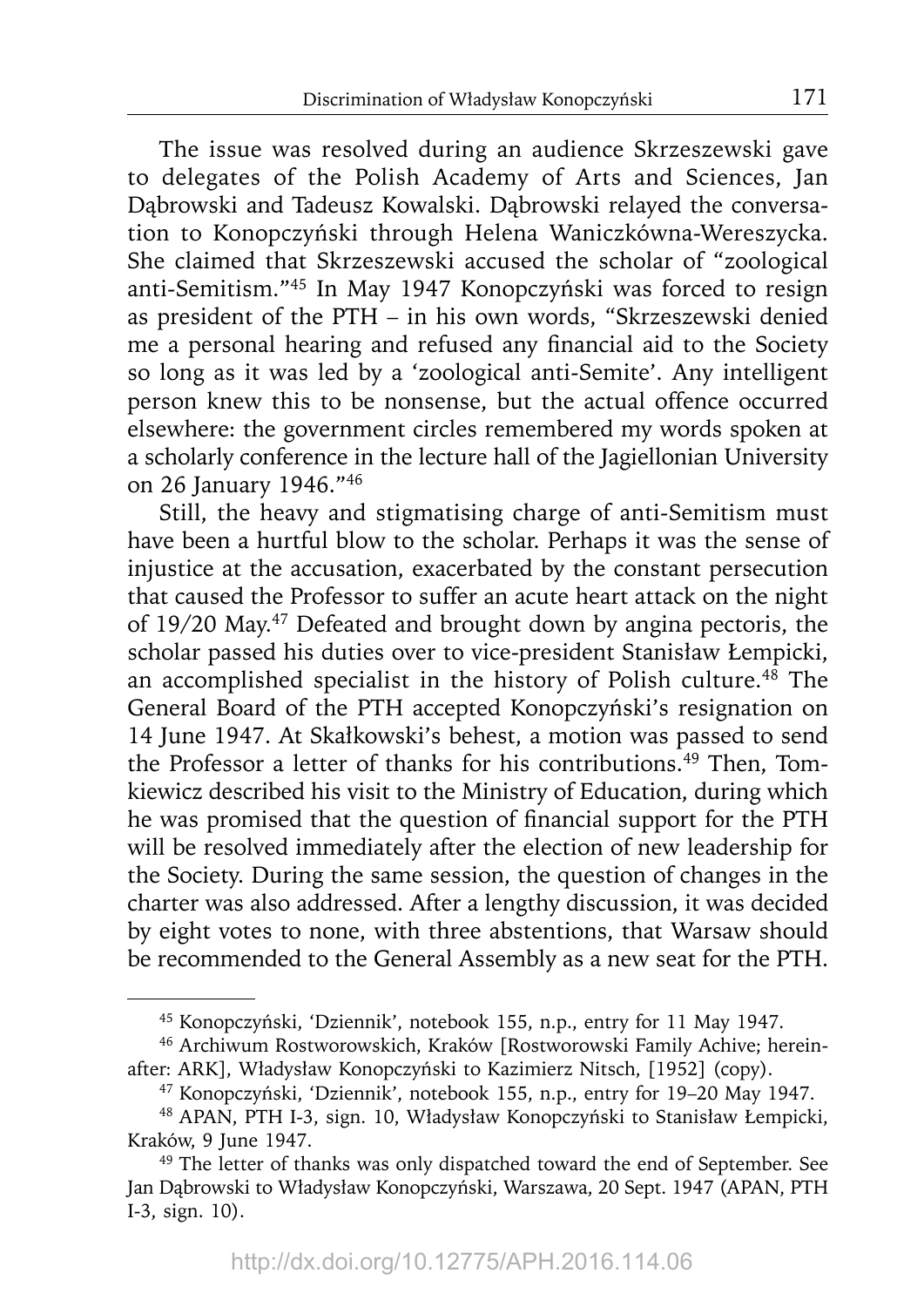Finally, Manteuffel offered a recommendation for Dąbrowski as the next president of the Society.50

On 15 June 1947 the General Assembly of Delegates approved Jan Dąbrowski's candidacy for president of the PTH (thirty-nine votes for, nine abstentions, one vote for Jan Rutkowski) and passed the motion for the moving of the seat of PTH from Cracow to Warsaw.51 During another session of the General Board, which took place in the afternoon, the members demanded that the president establish ties with the Ministry of Education.<sup>52</sup> Following his election, Dabrowski visited Konopczyński to give an account of the meeting. "He left relieved in his presidency when I wished him and the Society best of luck", the scholar recounts.<sup>53</sup>

With Dąbrowski elected, relations between the Society and the Ministry improved. On 3 July 1947 the new leadership of the PTH was approved by the Vice-Minister of education Eugenia Krassowska, who promised financial aid.<sup>54</sup> Dąbrowski's deference toward the authorities was the result of a breakdown he suffered during an investigation in the Cracow trial of the activists of the PSL and the underground Freedom and Independence Organization (WiN). The records of the Cracow secret police state that he showed a "positive attitude toward the current reality" during interrogation and numbered among the "smartest professors of the UJ".<sup>55</sup> In a notebook entry dated 10 October 1947 Skrzeszewski observed with more than a hint of irony that "Dabrowski was terrified at being interrogated for a number of hours in the night by the Security Department as part of the WiN case in Cracow. (Karol Buczek or some such named him as witness.) He bent like a folding knife and professed complete loyalty." Dąbrowski's intimidation by the security police played into

55 Archiwum Instytutu Pamięci Narodowej, Kraków [Institute of National Remembrance Archive; hereinafter: AIPN], sign. 010/4191, vol. 2, fol. 54, 96.

<sup>50</sup> APAN, PTH, wyk. 919, sign. 35, 'Protokół z posiedzenia Zarządu Głównego PTH, Kraków 14 VI 1947 r.'

<sup>51</sup> APAN, PTH, wyk. 919, sign. 15, 'Protokół z posiedzenia Walnego Zgromadzenia Delegatów PTH, Kraków, 15 VI 1947 r.'

<sup>52</sup> APAN, PTH, wyk. 919, sign. 35, 'Protokół z posiedzenia Zarządu Głównego PTH, Kraków, 15 VI 1947 r.'

<sup>53</sup> Konopczyński, 'Dziennik', notebook 156, n.p., entry for 19 June 1947.

<sup>54</sup> APAN, PTH I-3, sign. 10, 'Sprawozdanie z audiencji prezydium PTH u wiceminister Eugenii Krasowskiej, Kraków, 3 VII 1947 r.'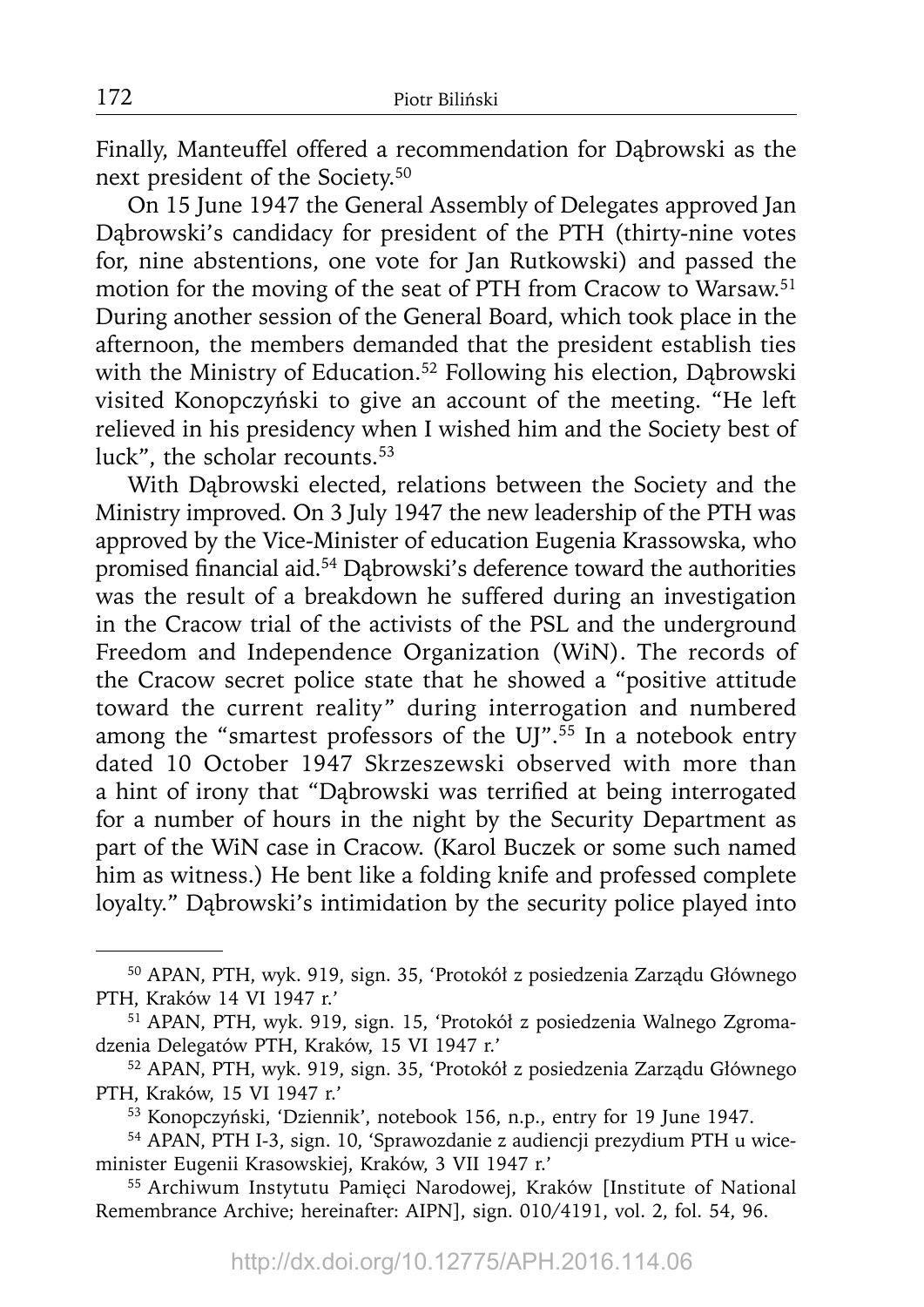the hands of the Minister, allowing him to impose his own conditions when time came to initiate cooperation. Skrzeszewski informed Dąbrowski that he would "treat him according to his conduct; for now – I told him – he has my trust and should work diligently. He was the happiest man alive."56 Broken by dramatic experiences, Dąbrowski would follow the commands of the authorities for fear of repression.

The Minister used Dąbrowski not only to remove Konopczyński from the PTH, but also to ensure that the Conference of Scholarly Societies and Institutions Conducting Historical Research, organised "under the auspices of PAU, would resign from its current direction and that Konopczyński would be replaced with Grodecki."57 In order to fulfil the Minister's requirements, Dabrowski took Szafer along to visit the scholar's apartment to relay "the conversation he had with Skrzeszewski on the way back from Białowieża. The Minister showed him an invitation to the conference and erupted in fury upon seeing the name listed within: 'Konopczyński convenes the first post-war meeting of historians! This is an act of provocation for the government! The government can withdraw all support for the Academy!'" The Professor recounts how, having related the tale, "both began to pressure me to resign as host and withdraw my scheduled talk on collections. Dąbrowski offered to relay my concessions to Warsaw. I said, 'Ask them if they are going to arrest me.'"58 Having received a response in the affirmative, the scholar bowed to the pressure, resigning from his role as host and withdrawing the planned talk. However, he did not hide his indignation at the conduct of the Ministry or the fact that, during the conference, he "was made to cower in the penultimate row from the anger of the Minister."59

Konopczyński was well aware of the compliance of his former colleague; in his diary, he noted that the UB (political police) pressured Dąbrowski into following the example of Kazimierz Piwarski, who

<sup>56</sup> Both quotations from Chmielewski, *Stanisław Skrzeszewski*, 122.

<sup>57</sup> *Ibidem*; 'Protokół Konferencji Towarzystw i Instytucji Naukowych Uprawiających Badania Historyczne, zorganizowanej przez Komisję Historyczną PAU 26–27 X 1947 r. w Krakowie', *Archiwum Komisji Historycznej PAU*, ser. 2, iv, 4 (1948).

<sup>58</sup> Konopczyński, 'Dziennik', notebook 156, n.p., entry for 7 Oct. 1947.

<sup>&</sup>lt;sup>59</sup> Idem, 'Autobiografia', 116; *idem*, 'Dziennik', notebook 156, n.p., entry for 26 Oct. 1947.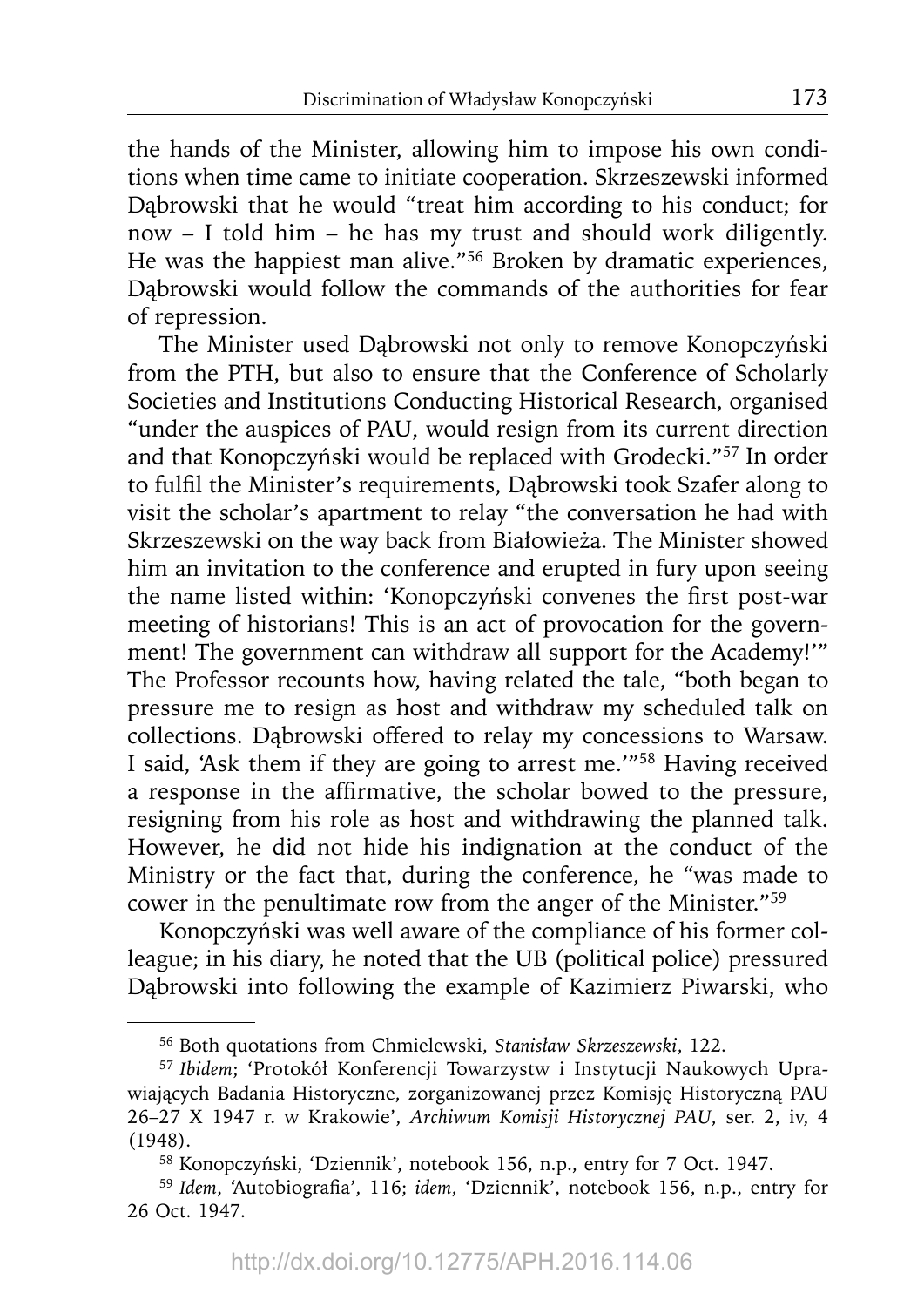tied his scholarly fortunes to the new authorities.<sup>60</sup> Though he had no evidence, Konopczyński believed that the historian must have signed 'some pact with the devil' while interrogated by security policemen – otherwise, he would not have been set free.<sup>61</sup> According to Kazimierz Lepszy, the case also involved the 'historian of choice' of the Communist authorities, Karol Maleczyńskki, who insisted that Konopczyński be pressured into resigning as host of the event since "Warsaw is ready to boycott the conference because of that unlikeable person." Lepszy lamented the fact that "Piwarski and Dąbrowski give free rein" to Maleczyński and oppose the conference because they had not called it. He advised that Konopczyński "push [Dąbrowski] against the wall" and demand that he pledged to do nothing to hurt the conference.<sup>62</sup> The letter indicates that Lepszy, still loyal to Konopczyński at the time, was unaware of Dąbrowski's hypocrisy.

The authorities exhibited the same hard-line approach during the 7th Congress of Polish Historians in Wrocław in 1948, which Konopczyński chose to miss, seeing it as a political rather than scholarly event. During the proceedings, it became evident that the Communist authorities intended to enforce the ideological re-education of the historians. Orthodox Marxism reigned supreme in speeches delivered by Żanna Kormanowa, who attacked the presentations of Roman Lutman and Stefan Inglot.<sup>63</sup> In a letter to the members of the Organising Committee, Konopczyński wrote: "I received news from different parts describing the views of my scholarly activities espoused by figures of influence in the state. Thus, not wishing to spoil the meeting with an all-too-lively defence of my position, I decided against travelling to Wrocław, to devote the time I would have expended on the meeting to other productive endeavours."<sup>64</sup>

<sup>60</sup>*Idem*, 'Dziennik', notebook 156, n.p., entry for 18 Sept. 1947. The entry alludes to Kazimierz Piwarski's ties to the new government.

<sup>61</sup> Oral account of Wanda Mrozowska, Konopczyński's daughter, Gliwice, 29 April 1998, recording owned by the author. Materials from the collections of the IPN Archive in Cracow do not offer an unequivocal confirmation of the account.

<sup>&</sup>lt;sup>62</sup> The three quotes come from ARKG, Kazimierz Lepszy to Władysław Konopczyński, [Aug. 1947] (MS).

<sup>63</sup> For more, see Tadeusz P. Rutkowski (ed.), *Powszechne Zjazdy Historyków Polskich w Polsce Ludowej. Dokumenty i materiały* (Toruń, 2014), 123.

<sup>64</sup> APAN, PTH I-3, sign. 28, fol. 318, Władysław Konopczyński to Stanisław Herbst and Aleksander Gieysztor, Kraków, 12 Sept. 1948.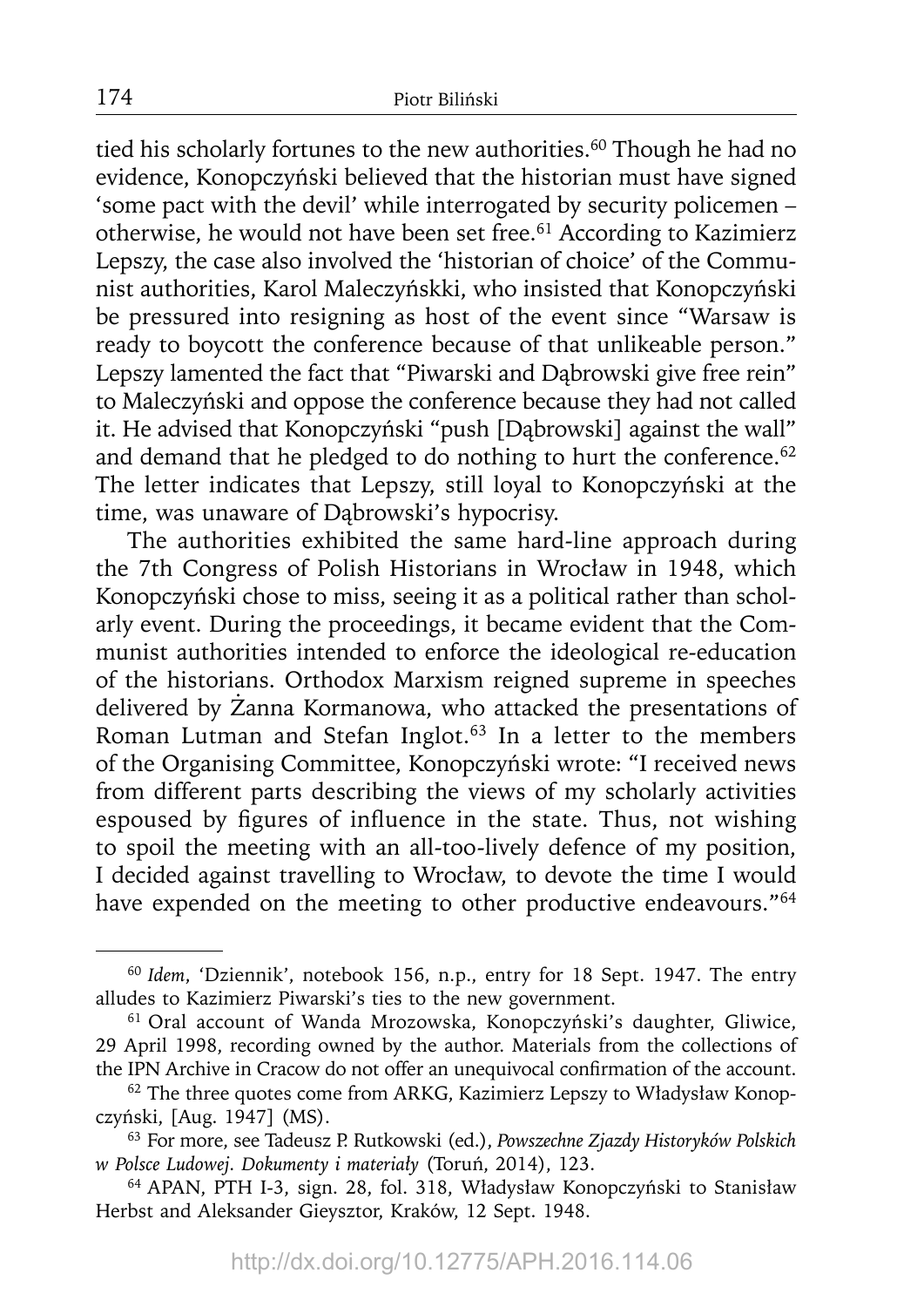Other historians disliked by those in power also missed the congress.65 Of the elder professors, only Franciszek Bujak and Ludwik Kolankowski took part, which Konopczyński held against them.66 Even before the congress, the scholar decided to resign from the post of president of the Cracow Division of the PTH. He felt discouraged from working for the local circle of historians and increasingly isolated.<sup>67</sup> He handed in his resignation on 20 May 1948.<sup>68</sup> His successor, Kazimierz Piwarski, was the co-founder of the Marxist Association of Historians.<sup>69</sup>

The last scholarly institution that allowed Konopczyński to give talks was the critical section of the Cracow Division of the PTH, of which he was the founder. In October 1950, under pressure from party-aligned historians – particularly Józef Garbacik – the Board of the Cracow Division of the PTH closed the critical section. Prior to that, Konopczyński was visited by Kazimierz Lepszy and Henryk Mościcki, who announced that "PZPR [Polish United Workers' Party] indicated that the Cracow Division of the PTH requires ideological oversight and Konopczyński had to be neutralised."70 The Professor informed his visitors that he would not resign of his own accord and that the authorities would have to close the section. He discussed the details of this 'Sonderaktion Konopczyński' in letters to Skałkowski and Czapliński, who distanced themselves from Mościcki and Lepszy.71 Such was the sorry end of the scholar's involvement with the PTH.

In 1950, after three years at the helm of the PTH, Dąbrowski was replaced by Manteuffel. Assessing the situation inside the Society after his departure, the Professor wrote: "Under Manteuffel's name, Polish historians are mustered by Roman Werfel, Prof. Żanna Kormanowa, and instructors brought over from the east. This will continue until someone smart and fearsome tells them authoritatively, as linguists were told, that they are committing Talmudism and babbling

<sup>65</sup> For more on the meeting, see: Stobiecki, *Historia pod nadzorem*, 93–8.

<sup>66</sup> Konopczyński, 'Dziennik', notebook 159, n.p., entry for 23 Sept. 1948.

<sup>67</sup>*Ibidem*, notebook 158, n.p., entry for 12 May 1948.

<sup>68</sup>*Ibidem*, entry for 20 May 1948.

<sup>69</sup>*Ibidem*, entry for 25 May 1948.

<sup>70</sup>*Ibidem*, notebook 163, entry for 2 Oct. 1950.

<sup>71</sup> *Ibidem*, entry for 11 Nov. 1950; Władysław Konopczyński to Adam Skałkowski, [1950].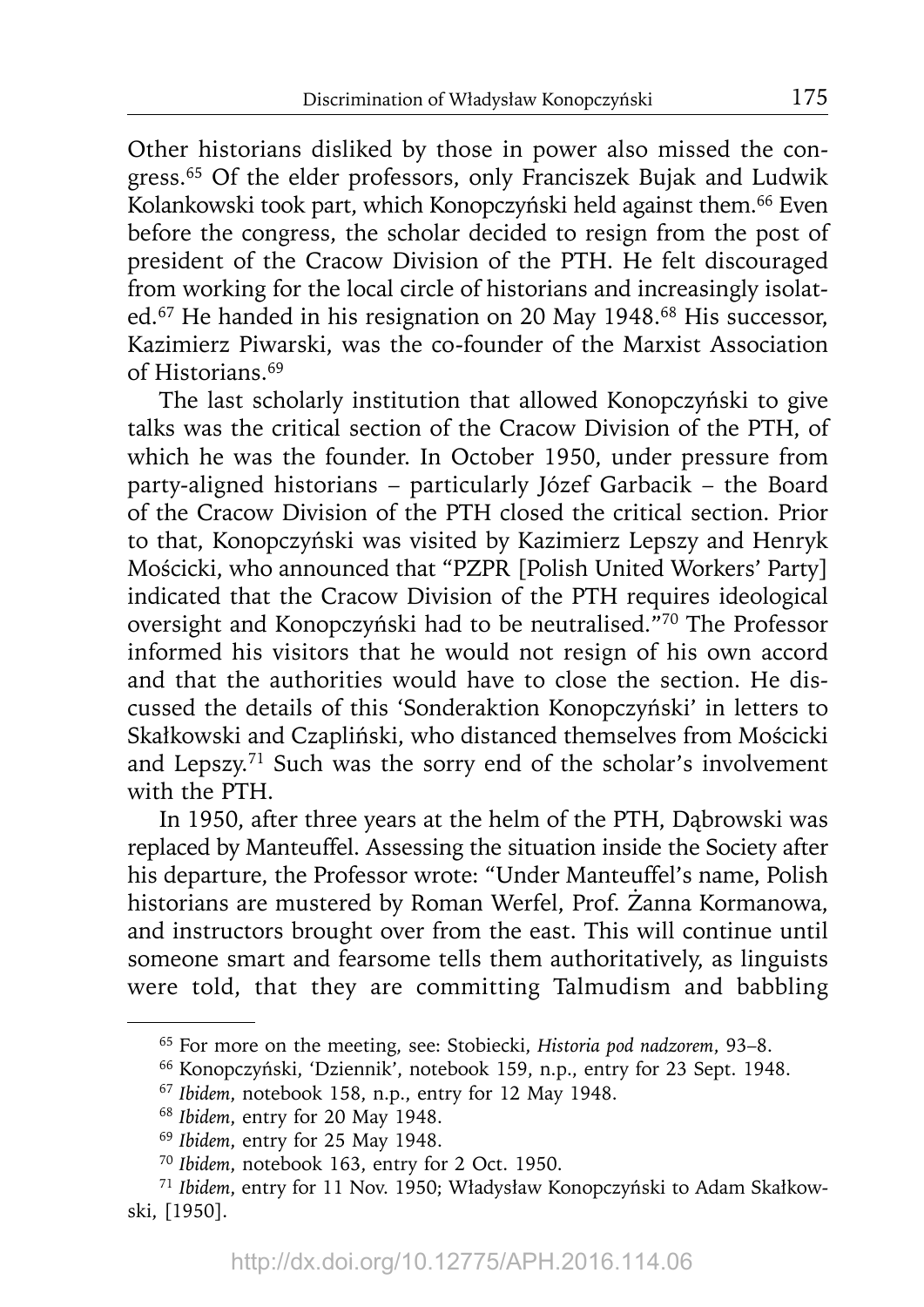nonsense."72 The phrase "smart and fearsome" refers to Joseph Stalin, whose notorious then-recent publication entitled *Marxism and Problems of Linguistics* (1950) lambasted the dogmatism of Marxist linguists from the school of Nikolaĭ Yakovlevitch Marr, branding them as "Scholastics" and "Talmudists". In this context, the term 'Talmudism' is not, as has been suspected, an echo of the "zoological anti-Semitism" Konopczyński was accused of, but rather a conscious invocation of the language used in Stalin's aforementioned work. The reference to Stalin's views perfectly illustrates the ailing Konopczyński's tendency to accept certain aspects of historical materialism.

Throughout his thirty-year involvement in the PTH, Konopczyński was the *spiritus movens* of the organization. He breathed life into the rigid Cracow Division and inspired members to conduct group research. As the Professor suffered his personal drama, the Society itself was beset by a crisis, turning from an independent entity into a tool for the use of a totalitarian system. Konopczyński's withdrawal condemned the idea of independent historical research and free association among Polish historians to failure.

In reaction to his critique of the 7th Congress of Polish Historians in Wrocław, and in view of the fact that he had reached retirement age (65 years), Vice-Minister of Education Eugenia Krasowska removed Konopczyński from active duty on 31 October 1948. The scholar learned of the decision in the staircase of the Academy, upon meeting Zdzisław Jachimecki, who asked him: "'Władziu, is it true?' 'What, then?' 'That you're retired.'"73 Members of the Board of the Department of Humanities of the Jagiellonian University intended to hand leadership over to Kazimierz Lepszy; Konopczyński held vain hopes of promoting Władysław Pociecha, the author of a monumental work on Queen Bona,<sup>74</sup> as his successor.<sup>75</sup> In a letter to his daughter Halina, he stressed that "the man may know the fifty-year period of his speciality like no one else. But he's getting on a bit and won't leave

<sup>72</sup> Biblioteka Uniwersytetu Poznańskiego [Poznań University Library; hereinafter: BUP], MS 36 IV, fol. 762, Władysław Konopczyński to Kazimierz Nitsch, [1952].

<sup>73</sup> Konopczyński, 'Dziennik', notebook 159, n.p., entry for 23 Oct. 1948.

<sup>74</sup> Bona Sforza (1494–1557), second wife of the Polish king Sigismund I.

<sup>75</sup> Konopczyński, 'Dziennik', notebook 159, entries for 27 Oct. and 20 Dec. 1948; *idem*, 'Pięciolecie polskiej historiografi i powojennej', *Przegląd Powszechny*, 229, 3 (1950), 215.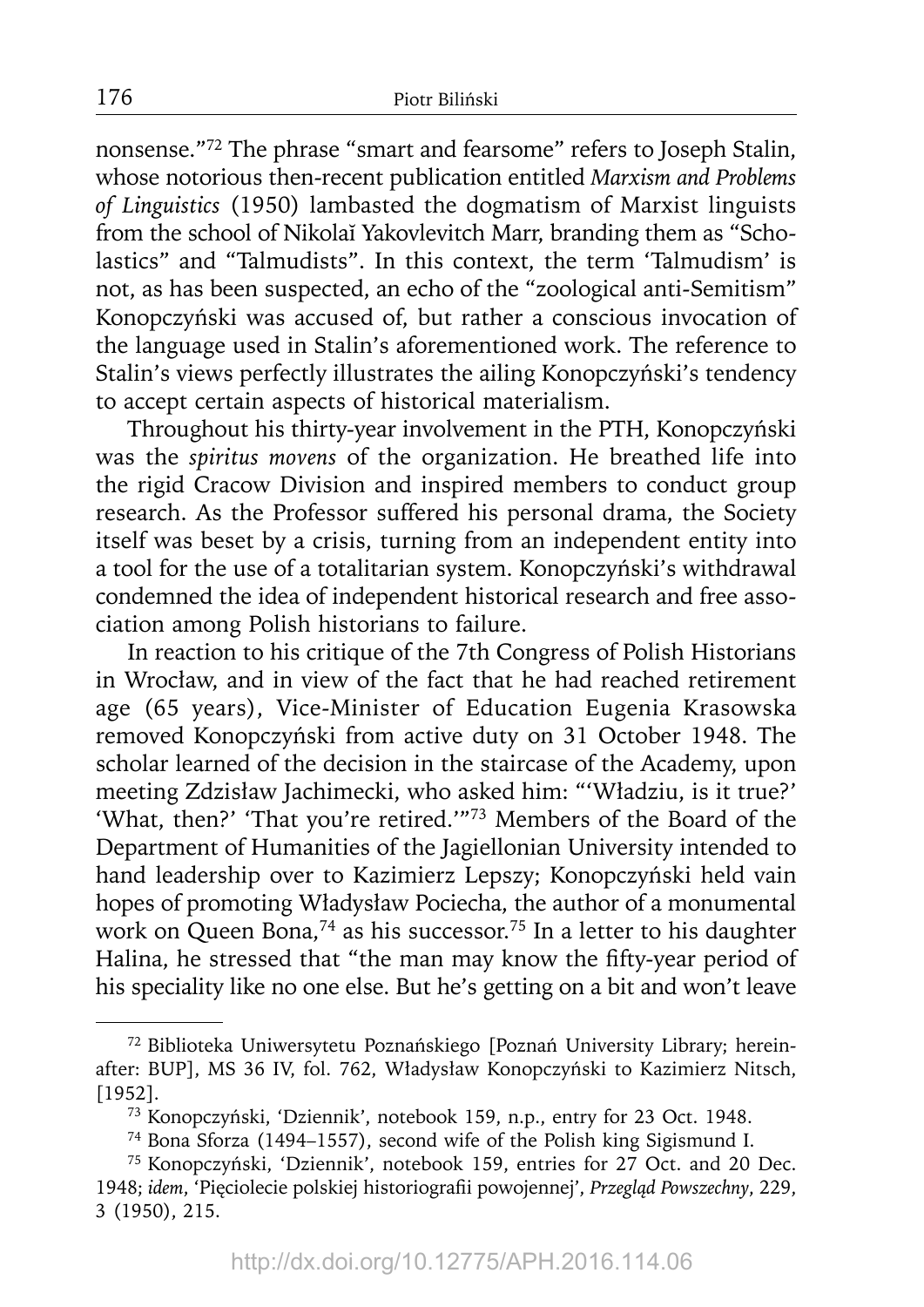the embraces of Queen Bona nor find favour with the youth."<sup>76</sup> Much to his surprise, his position was taken over by Celina Bobińska, who had been expelled to Cracow following the rift between her husband, Władysław Wolski, and Bolesław Bierut.

Konopczyński devoted his final lecture to the creator of the Cracow school of history, Józef Szujski. The lecture hall was filled to the brim with students and schoolchildren who brought flowers for the Professor.77 A few days before, during an information meeting of the Historians' Circle which he curated, he looked at the plaque commemorating Sonderaktion Krakau and stated:

But in all this you must retain the independence of spirit, the one professors of the UJ died for at Sachsenhausen, and seek the truth, pursue the truth. Do not believe there is any class truth – there are only class sins that must be atoned. Truth is singular. They will tell you of their new method, of *lux ex Oriente*. Judge for yourselves the value of current historiography – backed by hundreds of thousands of volumes, and yet denied the name of history – against that of the Marxist historiography we are yet to see appear.<sup>78</sup>

The Cracow scholar's deportment invited critique from a Soviet comrade, Ivan Ivanovich Udaltsov, who concluded that

Konopczyński, an elderly man, stands in clear opposition to democratic Poland. For instance, he failed to appear at the Congress of Polish Historians, even though his talk was in the programme, because, as he explained in a private letter, "he already knows what this congress will end in." In his time, Konopczyński was tied to the Polish underground; he is familiar to those people and has maintained these relations. Thus, he is a central figure for the opponents of the struggle that is going to be waged by a group of Marxist historians.79

<sup>76</sup> Władysław Konopczyński to Halina Heitzmanowa, Kraków, 8 Dec. 1947; quoted from Heitzmanowa, 'Profesor Władysław Konopczyński', 5.

<sup>77</sup> Konopczyński, 'Dziennik', notebook 159, n.p., entry for 29 Oct. 1948.

<sup>78</sup> Quoted from Jan Małecki, 'Ułomki wspomnień lat 1945–1950', in Krzysztof Baczkowski (ed.), *Dzieje Koła Naukowego Historyków Studentów Uniwersytetu Jagiellońskiego w latach 1892–1992. Wspomnienia seniorów* (Kraków, 1992), 135.

<sup>79 &#</sup>x27;Stenogram wspólnego posiedzenia Sekcji Historycznej Wszechzwiązkowego Towarzystwa Kontaktów Kulturalnych i Sekcji Naukowej Komitetu Słowiańskiego, 3 XI 1948 r.'; quoted from Zbigniew Romek, 'Materiały źródłowe', in Wierzbicki (ed.), *Klio Polska*, i, 207–8. See also Jan Szumski, *Polityka a historia. ZSRR wobec nauki historycznej w Polsce w latach 1945–1964* (Warszawa, 2016).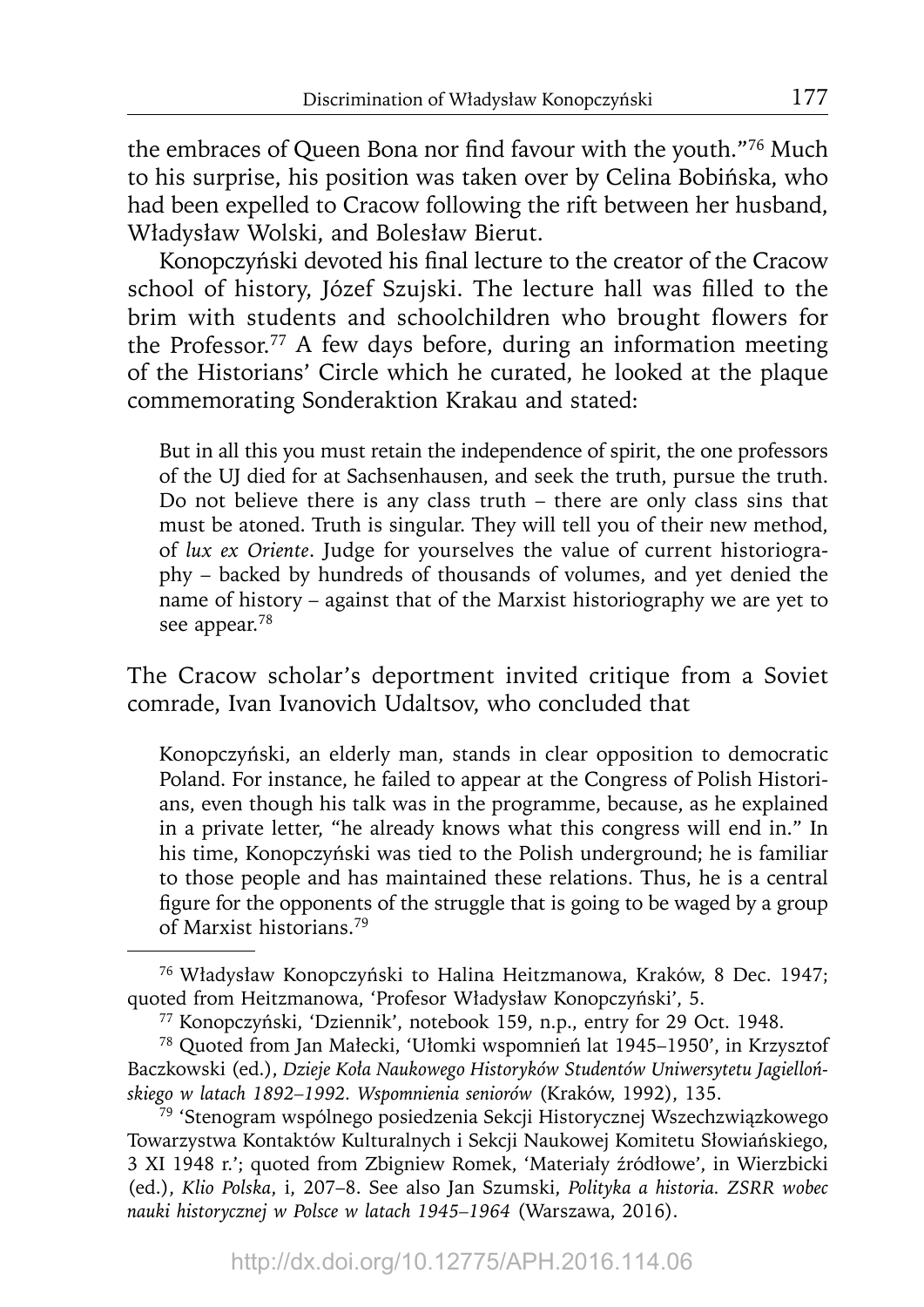Based on these assumptions, the authorities of the People's Republic of Poland engaged in the decisive, ostentatious fight with Konopczyński that would serve as a warning for other 'defiant ones'.

The repression of the scholar culminated in his removal from the post of editor-in-chief of the *Polish Biographical Dictionary*. The crisis was inspired by the Communist authorities in May 1949. As a pretext, the censors withheld the profile of Feliks Dzierżyński (Felix Dzerzhinsky), in which the editors disclosed the religious fervour he was consumed with in his youth and described him as an unstable neurasthenic. Breaking a taboo imposed by the dominant stratum, Helena Waniczkówna-Wereszycka wrote: "Dzierżyński left the impression of a person neglectful in his clothing, nervous, constantly biting his nails, dependent on Russian ideology and literature for his thinking and argumentation."80

The progress of the conflict was described by the Professor himself in a memorandum to the leadership of the Academy, in which he stated that the profile was originally ordered in 1939 with Władysław Pobóg-Malinowski.81 After the war, Konopczyński decided that the article was no longer suited to the contemporary political situation and requested a new version from the Institute of National Memory, an entity of the Praesidium of the Council of Ministers, which failed to provide one. In these circumstances, Helena Waniczkówna-Wereszycka produced the profile in the name of the editorial board, to which "the Cracow Office of Control of the Press decided that Dzierżyński's profile did not even belong in the *Polish Biographical Dictionary*." Konopczyński also noted that this attack on the editors of the dictionary occurred at a time when historical circles were teeming with "behind-the-scenes campaigns supposedly instigated by the dominant political forces of the country. These campaign do not shirk from common lies."82 One historian from Warsaw spread the rumour that Konopczyński spoke ill of the political situation in Poland while in Sweden, criticised the censorship, and used an article on the wartime tragedy of Polish historiography – published in *Historisk Tidskrift* in 1948 –

<sup>80</sup> BJ, MS Przyb. 81/61.

<sup>81</sup> Anna Prokopiak-Lewandowska, *Władysław Pobóg-Malinowski (1899–1962). Życie i dzieła* (Warszawa and Bełchatów, 2012).

<sup>82</sup> Quotes from Archiwum Nauki Polskiej Akademii Nauk i Polskiej Akademii Umiejętności, Kraków [Polish Academy of Sciences and Polish Academy of Arts and Sciences Science Archive; hereinafter: AN PAN–PAU], PAU, KSG 564/49.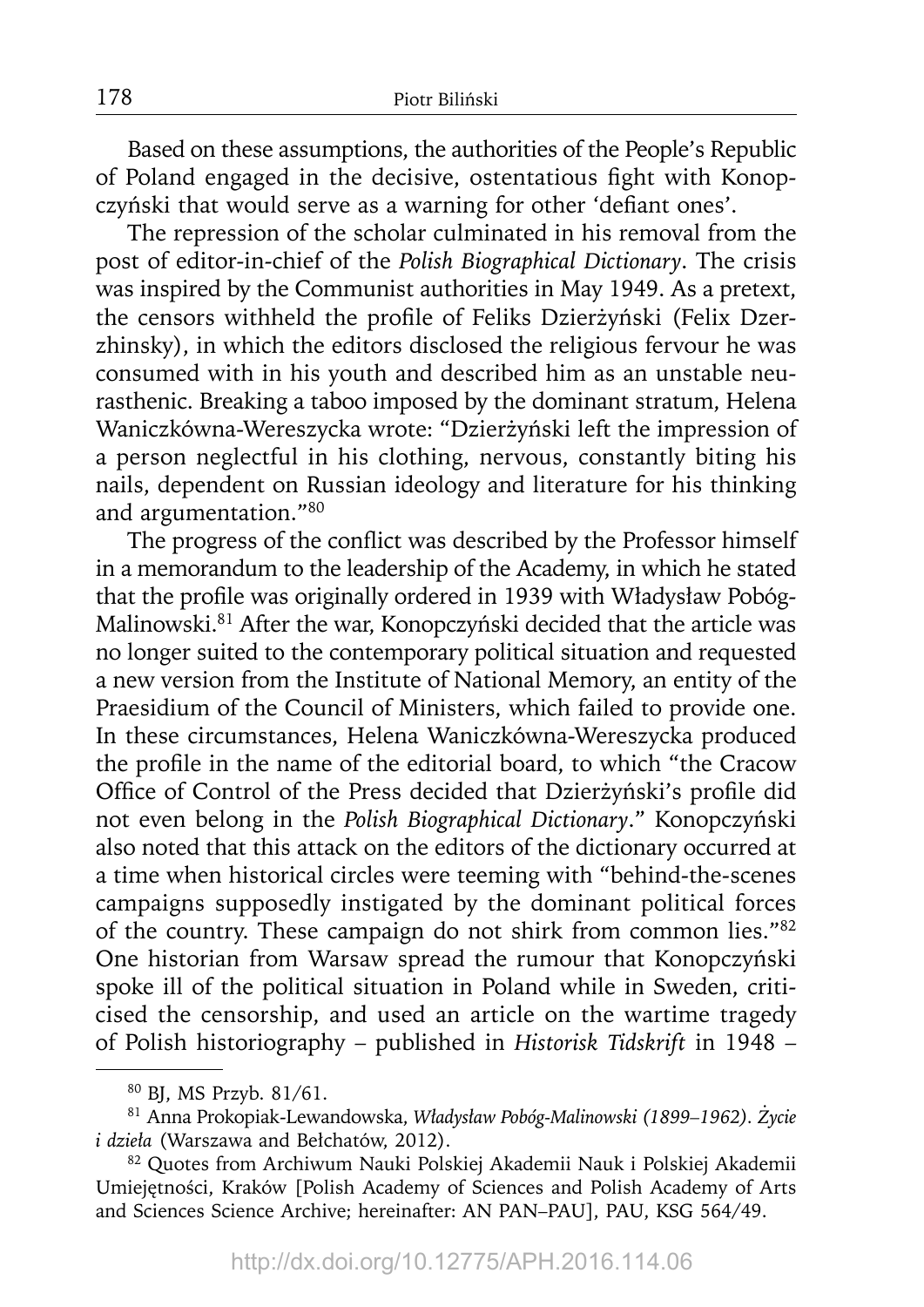to accuse the Red Army of destroying Polish archives and libraries.<sup>83</sup> Konopczyński promptly commissioned a Polish translation of the text, which allowed the leadership of PAU to dismiss the accusations as unfounded, but the campaign of slander did not abate.<sup>84</sup>

Secret talks between Minister Skrzeszewski, Jan Dąbrowski, and Władysław Heinrich, along with the threat of a withdrawal of funding for publications, led to a dramatic meeting on 17 May 1949 between president Kazimierz Nitsch, Adam Krzyżanowski, and Konopczyński.85 Afterwards, the scholar tended a written resignation from the posts of editor of the *Polish Biographical Dictionary* and president of the Historical Commission of the Polish Academy of Arts and Sciences.<sup>86</sup> "I resign for reasons beyond my influence, at the behest of one of the political parties", he firmly stressed.<sup>87</sup> The Professor learned of the decision to have him removed from all posts already a week before from Władysław Szafer, who promised "that if I was removed from the PAU, he would go, too."88 In a conversation with Dąbrowski, Konopczyński pleaded again: "Ask them, if they are going to arrest me."<sup>89</sup> With the threat of arrest confirmed, the scholar abandoned all posts immediately, quite to the surprise of the unprepared Kazimierz Nitsch.<sup>90</sup> Asked by Konopczyński why he did not resign from his function in protest, Nitsch responded: "And who will replace me? Lehr-Spławiński? Spławiński and Dąbrowski? That would have been a complete mess."91

On 24 June 1949 the Commission of History of the Polish Academy of Arts and Sciences gathered for a farewell meeting, during which Roman Grodecki briefly expressed his gratitude to Konopczyński for his work as president. The election of his successor took place next in a secret ballot, with Grodecki designated as president, and Dąbrowski and Piwarski as his deputies.<sup>92</sup> The latter two were particularly to

- 85 Konopczyński, 'Dziennik', notebook 160, n.p., entry for 17 May 1949.
- <sup>86</sup>*Ibidem*, entry for 18 May 1949.
- 87 AN PAN–PAU, PAU, KSG 564/49.
- 88 Konopczyński, 'Dziennik', notebook 160, n.p., entry for 8 May 1949.
- <sup>89</sup>*Ibidem*, entry for 9 May 1949.
- <sup>90</sup>*Ibidem*, entry for 17 May 1949.
- 91 Konopczyński, 'Profesor Jan Dąbrowski', 11.
- <sup>92</sup>*Idem*, 'Dziennik', notebook 160, n.p., entry for 24 June 1949.

<sup>83</sup> Oral account of Wanda Mrozowska, Gliwice, 29 April 1998. The author confirmed this information in conversations with Małecki and Hübner.

<sup>84</sup> AN PAN–PAU, PAU, KSG 564/49.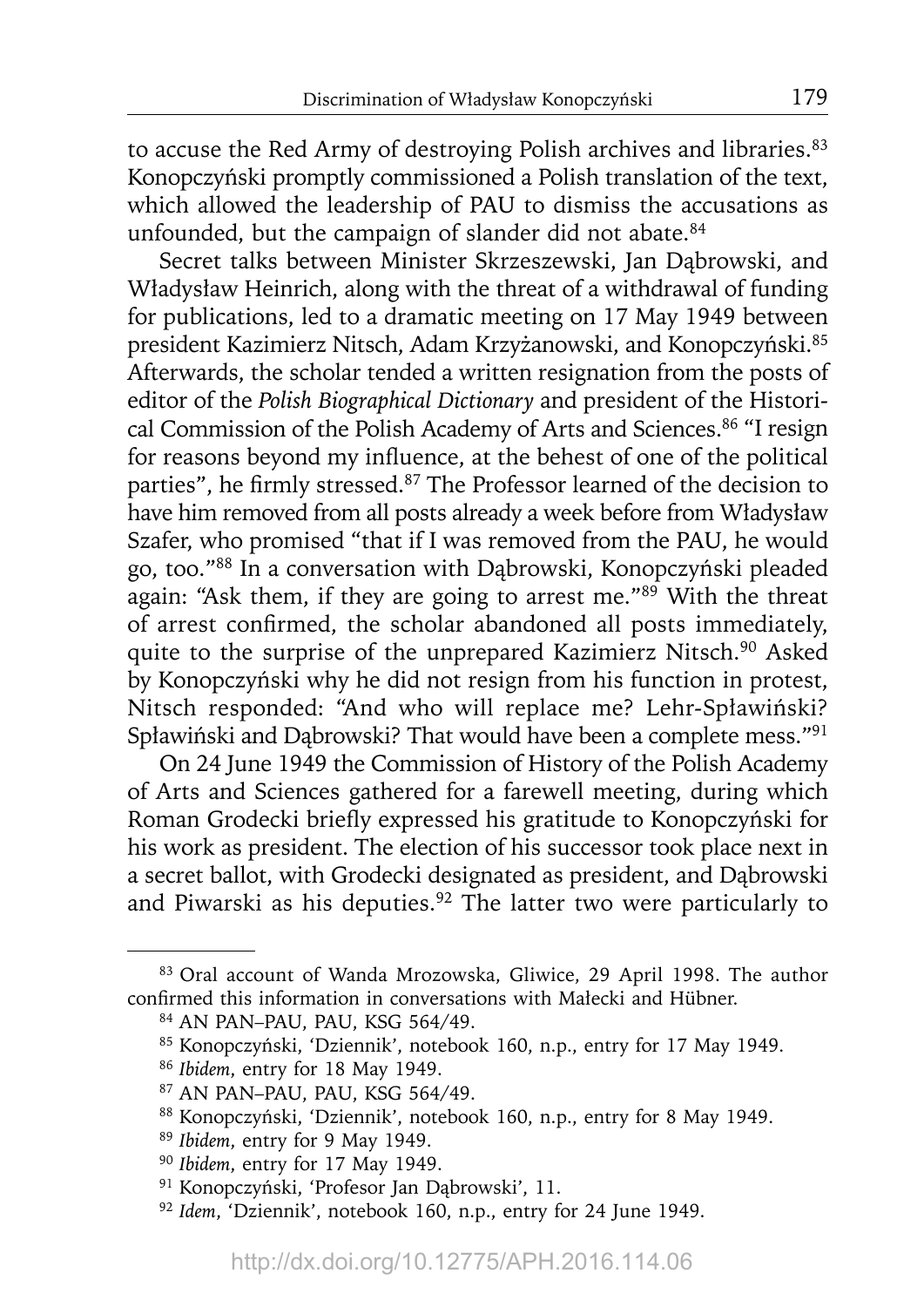the liking of the current government; Dąbrowski was known for his loyalism, while Piwarski was a member of the Voivodship Committee of the PZPR and co-founder of the Marxist Association of Historians.

Immediately before his official resignation as the editor of the *Polish Biographical Dictionary*, Konopczyński summoned all collaborators to his office and informed them of his decision behind closed doors.<sup>93</sup> At a special meeting on 20 May 1949, the board of the Academy regretfully accepted his resignation, thanking him for many years of work in the position. In his place, temporary editors were installed – professors Aleksander Birkenmajer, Juliusz Kleiner, and Henryk Mościcki.<sup>94</sup>

However, the personnel changes seemed insufficient to the authorities, who were preparing to terminate the dictionary. Persecution in the press began with an article entitled 'The printed organ of the *endecja* [national democrats]', published in *Kuźnica* on 21 August 1949. The author, signed "grz", unscrupulously slandered Konopczyński and his oeuvre, stating:

For all the undeniable value of the entire work, a number of entries in the dictionary are harmful, regressive, and tendentious. Particularly tendentious are the profiles of clergymen, nationalists supposedly tackled to ward off tendentiousness, and progressive activists. The general angle of the dictionary, the direction taken by its editor-in-chief, is harmfully and incomprehensibly anachronistic. Władysław Konopczyński's tireless efforts do not counterbalance the pernicious effect of his political and social attitudes.<sup>95</sup>

The Professor knew perfectly well who hid behind the acronym; in one of his letters, he asserts: "In the Spring of 1949 Minister Skrzeszewski decided to destroy the dictionary. Perhaps he did not close the publishing house, but he ordered that the editor be removed on the basis of a silly article by Konstanty Grzybowski, which I was prevented from replying to by the censors." Assessing the conduct of scholarly elites in Poland, Konopczyński wrote:

I wasn't particularly affected by Minister Skrzeszewski's campaign of extermination. I have worked and continue to work no worse than I did prior to my resignation. Material losses are nothing compared to the moral thrashing my more kindly treated – or less persecuted – colleagues are

<sup>93</sup>*Ibidem*, entry for 10 May 1949.

<sup>94</sup> AN PAN–PAU, PAU, KSG 546/49.

<sup>95</sup>*Kuźnica*, 33 (21 Aug. 1949).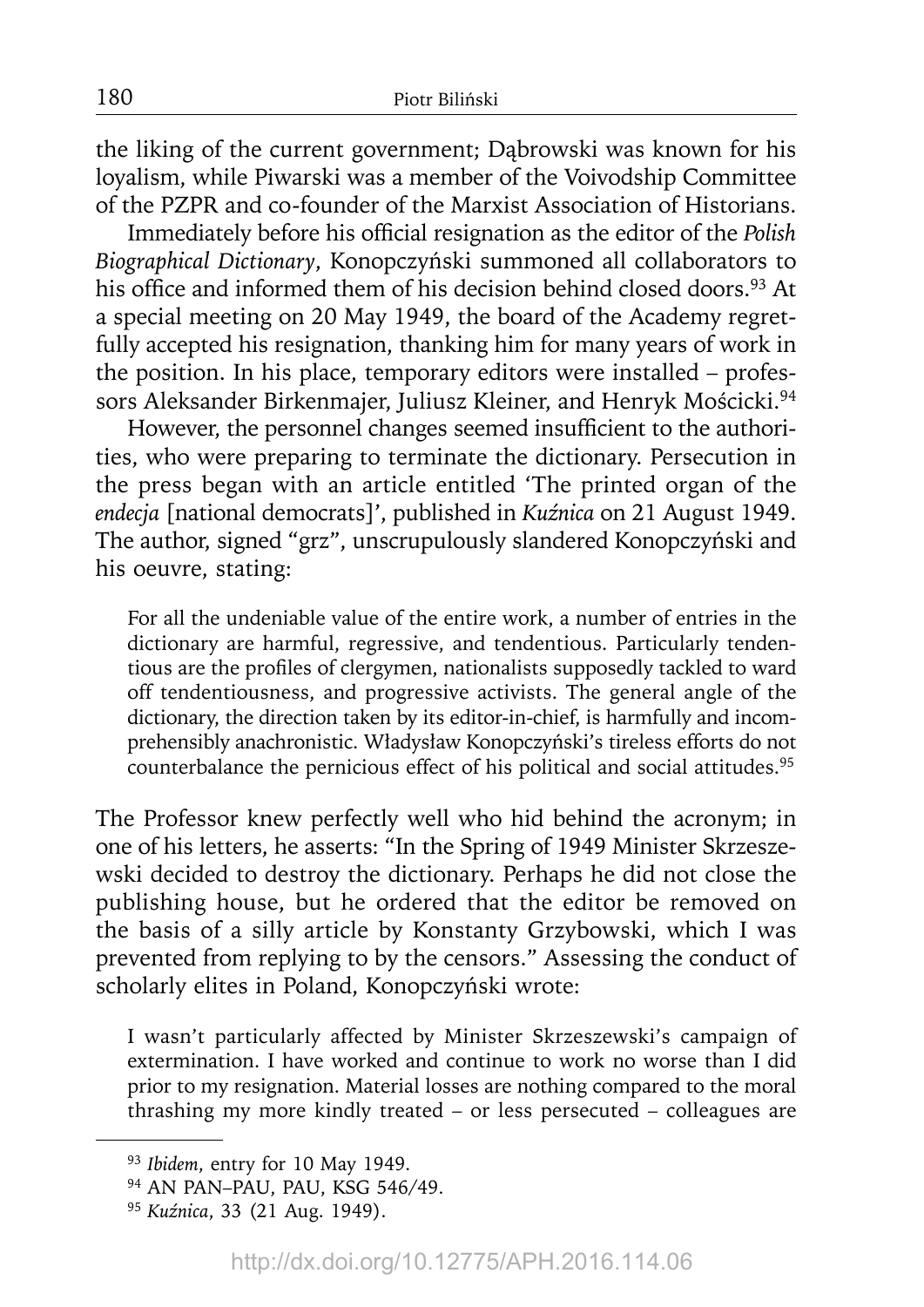made to suffer. I may not even have lived until seventy if I was made to lecture to auditoriums polluted by informants or plead with censors at the office of control of the press. Meanwhile, all those dismissals and ejections, starting with the crisis at PTH, the harassment, proscriptions, groundless accusations, hurt not my own person, but the dignity of Polish scholarship and the spiritual energy of the entities that should have reacted to the assaults, but didn't, constantly hiding behind the same sacrificial lamb. *Hoc fonte derivata clades*. This degradation of our historiography will not be easily made up for or forgotten.<sup>96</sup>

Konopczyński was fiercely and remorselessly attacked from all sides using slander. In April 1950 the Marxist scholar Celina Bobińska published an article entitled "Toward a breakthrough in historical studies" on the pages of *Nowa Kultura*, in which she accused the Professor of representing "a radically fideist worldview", whose form "could serve as a handy source material for the study of reactionary philosophy of history, of the class hypocrisy of bourgeois objectivism." The Professor's successor believed that Konopczyński's works "reek of narrow-minded clericalism, which turns his articles into a denigration of the freedom of thought, scepticism, and anti-clericalism of Polish Enlightenment." In her view, the widely renowned scholar was an intellectually limited "obscurantist".97 The Professor reacted by stating that Bobińska "bombed me to the ground, but the bombs were filled with perfume." $98$  Unable to respond to the charges on the pages of *Nowa Kultura*, the scholar wrote a deeply sarcastic letter to the author, in which he assured her that

all my libels of any size are combated with commendable diligence by the Office of Control of the Press, while scholarly institutions such as the Polish Academy of Arts and Sciences or the Polish Historical Society adjust to this tendency. In the old times, we would still have been able to converse, but *Nowa Kultura* rules out such discussions. Thus I can do little more than to thank you for taking the time to look through a few of my articles and remind the readers of my existence at a time when I am seldom allowed to address them.<sup>99</sup>

<sup>96</sup> ARK, Władysław Konopczyński to Kazimierz Nitsch [1952] (copy).

<sup>97</sup> Celina Bobińska, 'O przełom w nauce historycznej. Na marginesie narady historyków-marksistów', *Nowa Kultura*, i, 2 (9 IV 1950).

<sup>98</sup> Władysław Konopczyński to Halina Heitzmanowa, [no place], 6 May 1950; quoted from Heitzmanowa, 'Profesor Władysław Konopczyński', 10.

<sup>99</sup> BUP, MS 36 IV, fol. 761, Władysław Konopczyński to Celina Bobińska, Kraków, April 1950 (copy).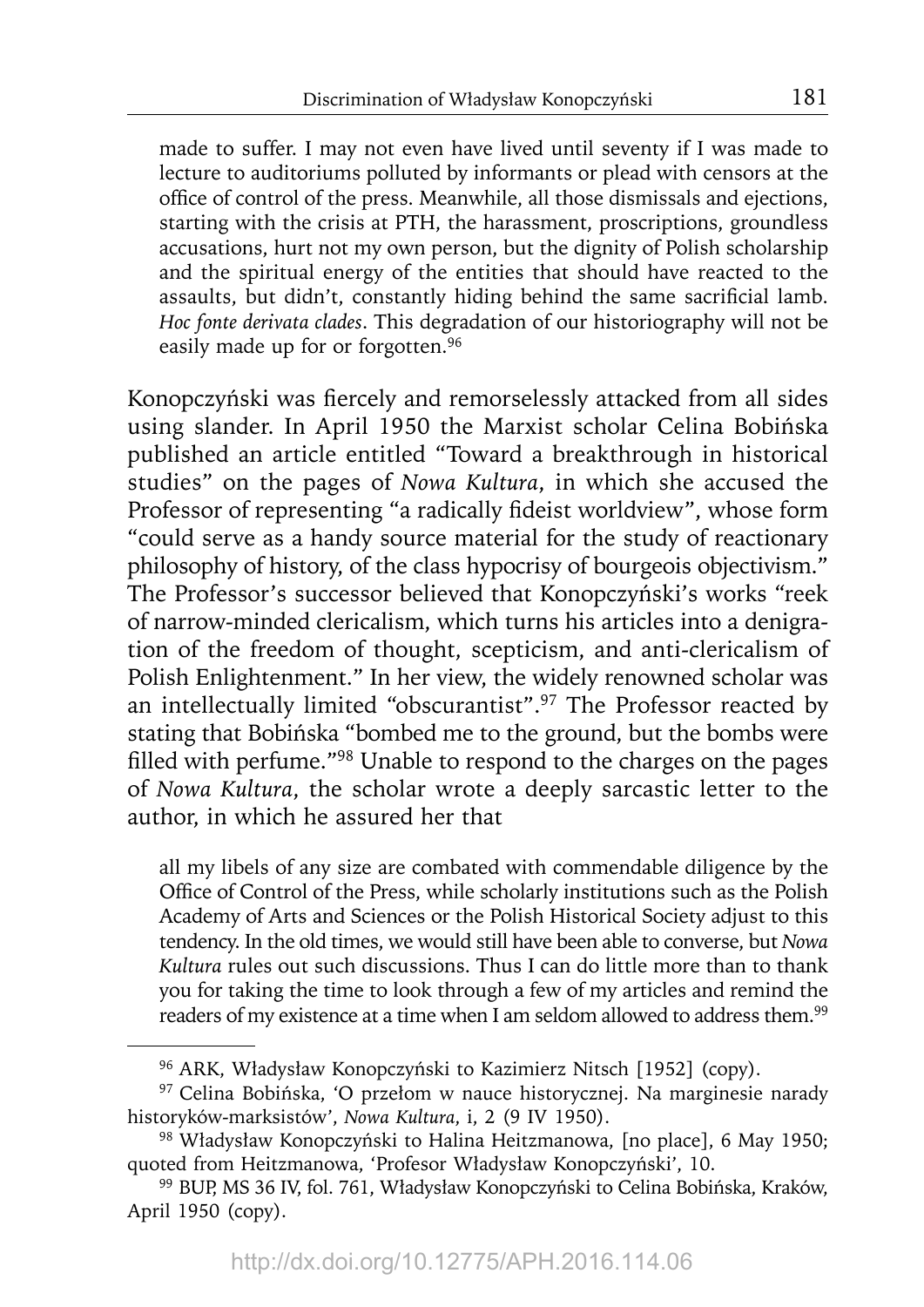Konopczyński sent copies of the letter to Adam Skałkowski, Karol Górski, and Emil Kipa, who were also attacked by Bobińska.<sup>100</sup>

In 1951, at the 1st Congress of Polish Science convened under the patronage of President Bolesław Bierut and Prime Minister Józef Cyrankiewicz, Żanna Kormanowa spoke in the historical subsection of a "chauvinist ballast" and "racist fury" she detected in *Dzieje Polski nowożytnej* (History of Modern Poland) in the shape of hatred of Jews and Ruthenians.101 Prevented from responding in public to this "masterpiece of falsehood ... cut to fit the Bobinians and Kormanics", Konopczyński sent letters to colleagues, stating: "I strove to retain impartiality, as I believe it to be almost synonymous to academic honesty, but I could not stretch my objectivity to the extent of viewing the Koliyivshchyna through the eyes of Catherine II or Zalizniak.<sup>102</sup> Besides, anyone capable of reading my works intelligently and attentively knows that I write of peasants without any social prejudice, and reserve most criticism for the nobles and magnates. Pray tell, how is that indicative of racist fury or chauvinism?"<sup>103</sup>

Konopczyński's final years were painful and saw him seek solace in prayer and meetings with a friend – Dominican Father Jacek Woroniecki. Woroniecki was among the few frequent visitors of the Professor who were not members of his own family; his other pupils and colleagues gave in to fear and turned their backs on him.<sup>104</sup> The scholar's solitude is captured perfectly in the letters he wrote to his daughter Halina: "Foreign spirits are either completely gone or send name day greetings by mail, or arrive late, in utter dark.

<sup>100</sup> BUP, MS 36 IV, fol. 760, Władysław Konopczyński to Adam Skałkowski, Kraków, 20 April 1950.

<sup>101</sup>Żanna Kormanowa, 'Referat podsekcji historii, sekcji nauk społecznych i humanistycznych I Kongresu Nauki Polskiej', *Kwartalnik Historyczny*, lviii, 3–4 (1950–1951), 268–9.

<sup>102</sup> Maxim Zhalizniak – a Zaporozhe Cossack, leader of Koliyivshchyna, i.e., the 1768 uprising of Russian peasants and Cossacks against the Polish nobles and Jews with an ultimate death toll of over 100,000.

<sup>103</sup> Biblioteka Zakładu Narodowego im. Ossolińskich, Wrocław [Ossoliński National Institute Library; hereinafter: BO], MS 14011 II, vol. 5, fol. 205–7, Władysław Konopczyński to Emil Kipa, Kraków, 27 June 1951; *ibidem*, MS 18578 II, fol. 87, Władysław Konopczyński to Władysław Czapliński, Kraków, 27 June 1951.

<sup>104</sup> Konopczyński, 'Dziennik', notebook 166, n.p., entry for 28 Jan. 1952. Interestingly, though raised in a rationalist and non-religious atmosphere, Konopczyński became a practising Catholic toward the end of his life.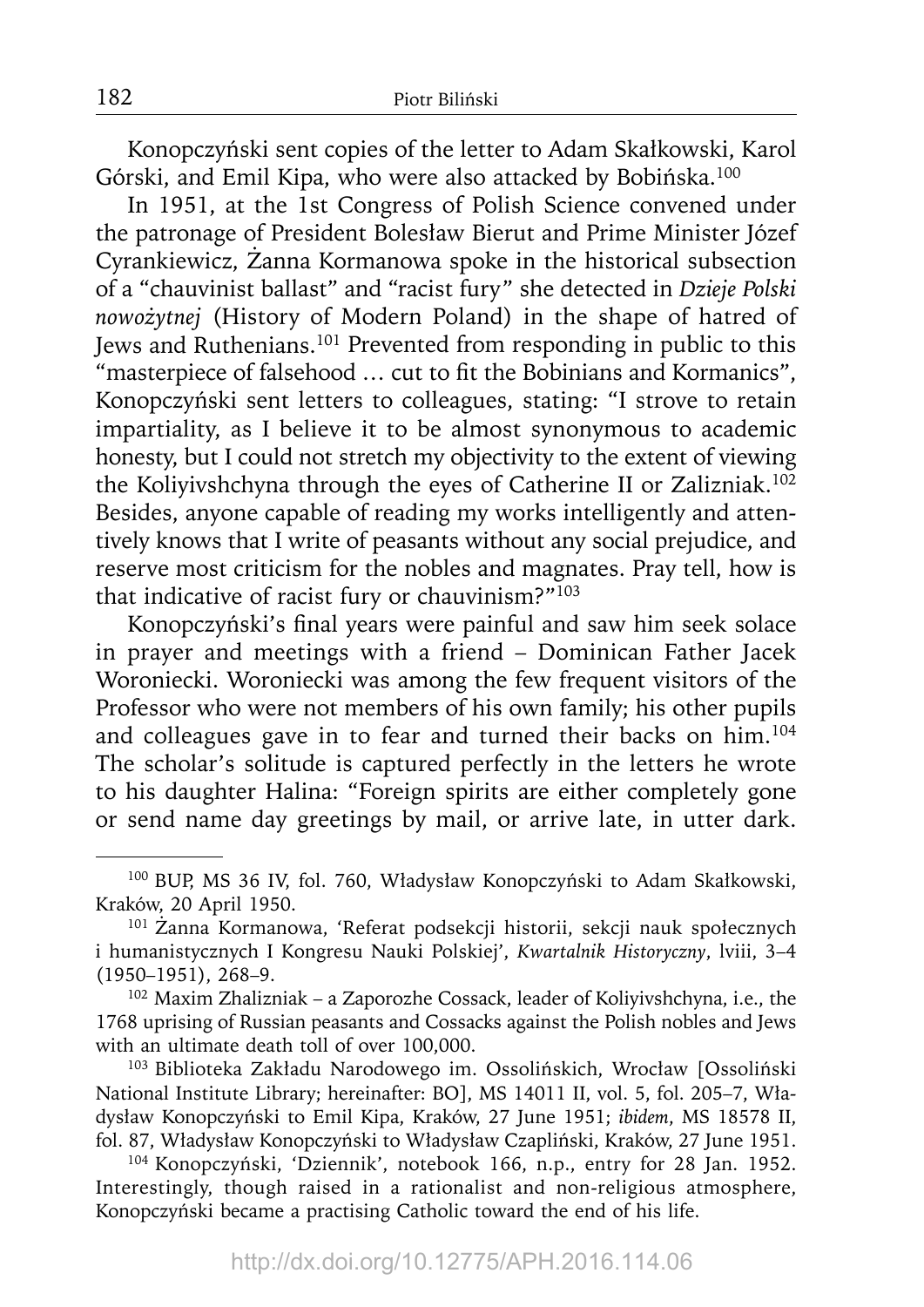… Some former colleagues cross to the other side of the road to avoid meeting the 'leper'. That's particularly painful when it comes to former students."<sup>105</sup>

Separation from Kazimierz Lepszy, a student of many years and collaborator in the PSB, was especially painful. Their relationship, initially very cordial, cooled under Nazi occupation and turned downright hostile in the second half of the 1940's. In April 1948, when Minister Skrzeszewki declined to sign Lepszy's professorial nomination, the candidate sent a letter to the Minister's wife, Bronisława Skrzeszewska née Mandelbaum, director of the archives of the Ministry of Public Security, claiming to have severed all ties to his former teacher and soliciting her support.106 Lepszy's request was ignored because the "Dame of Marxism" (i.e., Bronisława Skrzeszewska) had already "decided he was a covert *endek* [national democrat]."107 Meanwhile, relations between the two scholars worsened even further. Konopczyński recounted: "Lepszy is now in that type of fix where he should at least pretend to disown me if he wants to avoid being left in the cold; at stake is the post left by Piwarski."108 "That Lepszy had already fixed a few dates at the PTH and the critical section. Askenazy was right: named against his true nature."109

Repressions were not aimed solely at Konopczyński, but also at his students and family members. For instance, Przemysław Smolarek saw the printing of diaries of the Sejm for 1701–2, scheduled with the imprint of the Commission of History of the Warsaw Scientific Society (TNW), held up.<sup>110</sup> In anger, Konopczyński wrote to a member of the Commission, Janusz Woliński: "I also don't suppose they were driven by prejudice against Dr. Smolarek, who never put a foot wrong. This is mostly about me."111 In his response, Woliński promised to

<sup>105</sup> Władysław Konopczyński to Halina Heitzmanowa, Kraków, 26 Nov. 1948; quoted from Heitzmanowa, 'Profesor Władysław Konopczyński', 7–8.

<sup>106</sup> BJ, MS Przyb. 792/73, Kazimierz Lepszy to Bronisława Skrzeszewska, Kraków, 28 April 1948; Aleksander Kochański, 'Skrzeszewska z Mandelbaumów Bronisława', in PSB, xxxviii, 3 (158) (Warszawa and Kraków, 1998), 418–19.

<sup>107</sup> Konopczyński, 'Dziennik', notebook 157, n.p., entry for 3 December 1947. <sup>108</sup>*Ibidem*, notebook 156, n.p., entry for 10 Sep. 1947.

<sup>109</sup>*Ibidem*, notebook 159, n.p., entry for 29 Nov. 1948.

<sup>110</sup>*Ibidem*, notebook 159, n.p., entry for 29 Nov. 1949.

<sup>111</sup> ARKG, Władysław Konopczyński to Janusz Woliński, Warszawa, 22 April 1950 (MS, copy).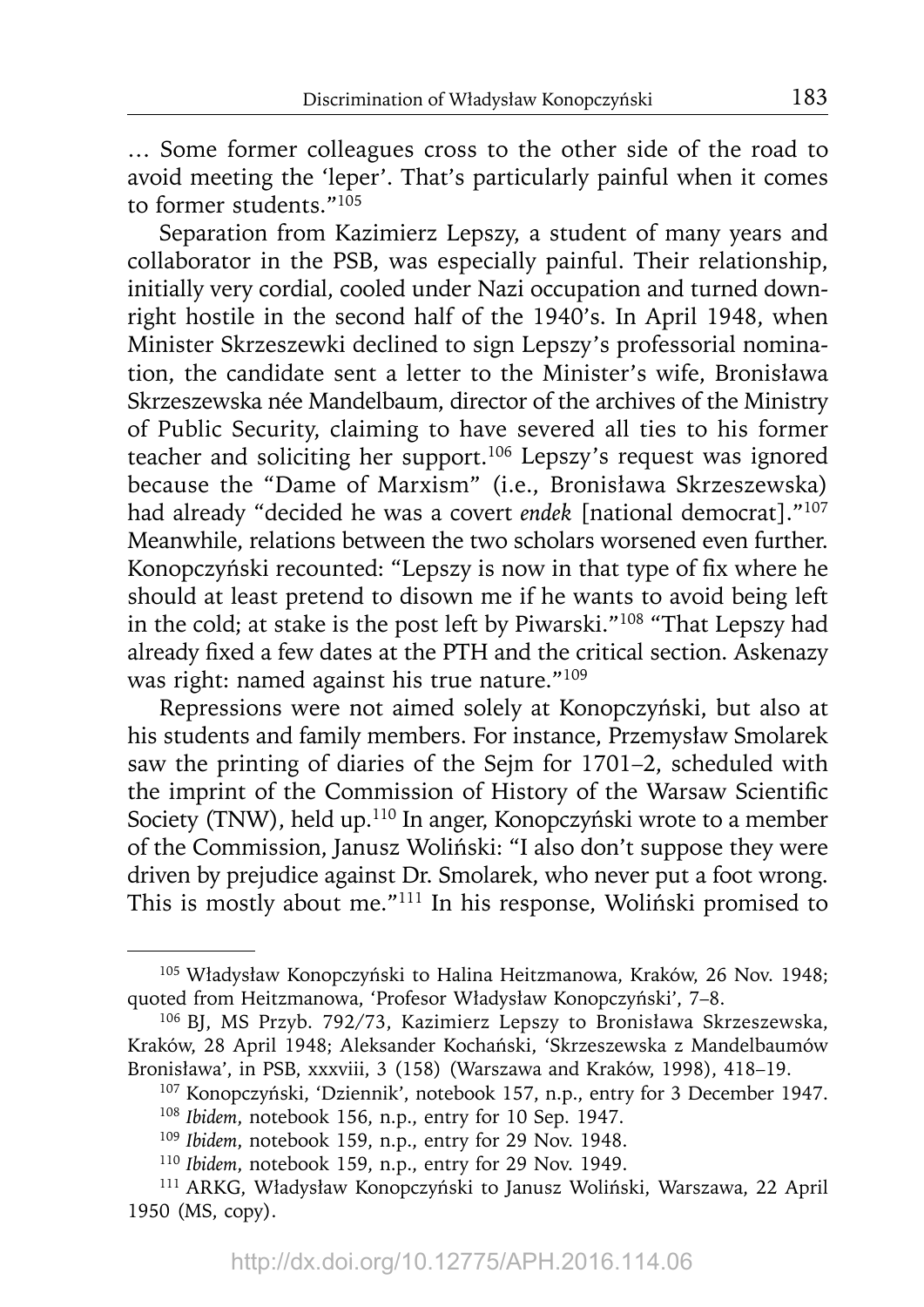support Smolarek's case, but did not hide that everything hinged on the decision of Tadeusz Manteuffel, the vice-chair of the Commission of History of the TNW.112 In a letter to Emil Kipa, the scholar asked for

a secret message explaining why my latest M.A., now a 'foreign' Ph.D., who devoted at least a year of heavy, unrewarding toil to this work, not only cannot see it printed, not only did not receive his royalties (for 250 pages of text), but was not even granted a single penny by the TNW outside of the 30,000 zloty first advance which only covered his own costs. Mr. Smolarek is left penniless – and on the verge of a breakdown. The likes of him should at worst be cheered on and supported, not pegged back.<sup>113</sup>

In response, Kipa claimed that the TNW was financially dependent on grants from the Ministry of Education and thus far possessed no funds for the publication of the diaries.<sup>114</sup> Furthermore, he informed that Director Adam Stebelski proposed to employ Smolarek in the Central Archives of Historical Records, but the offer was declined because it did not fulfil the scholar's ambitions.<sup>115</sup> When another intervention failed, Konopczyński sounded the alarm, stressing that the case involved "one of my last and best students, who suffered more than most for the very reason that I taught and supported him."<sup>116</sup> Due to lack of support from contemporaneous authorities, the diaries of the Sejm were not published and went on to spend twelve years in the drawer. TNW paid Smolarek only a part of his royalties.117 Left with no subsistence, Konopczyński's student succumbed to depression, which his teacher tried to counteract by inviting Smolarek to Młynik and ordering him on various research missions.118

114 ARKG, Emil Kipa to Władysław Konopczyński, Warszawa, 16 Aug. 1950 (MS).

117 Konopczyński, 'Dziennik', notebook 163, n.p., entry for 1 Dec. 1950.

<sup>112</sup>*Ibidem*, Janusz Woliński to Władysław Konopczyński, Warszawa, 25 April 1950 (MS).

<sup>113</sup> BO, MS 14011 II, fol. 197, Władysław Konopczyński to Emil Kipa, Młynik, 11 Aug. 1949.

<sup>115</sup>*Ibidem*, Emil Kipa to Władysław Konopczyński, Warszawa, 30 Aug. 1950; Przemysław Smolarek to Władysław Konopczyński, Łódź, 31 July 1950 (MS).

<sup>116</sup> BO, MS 14011 II, fol. 199, Władysław Konopczyński to Emil Kipa, Kraków, 6 Oct. 1950.

<sup>118</sup> ARKG, Przemysław Smolarek to Władysław Konopczyński, Łódź, 31 July 1950 (MS).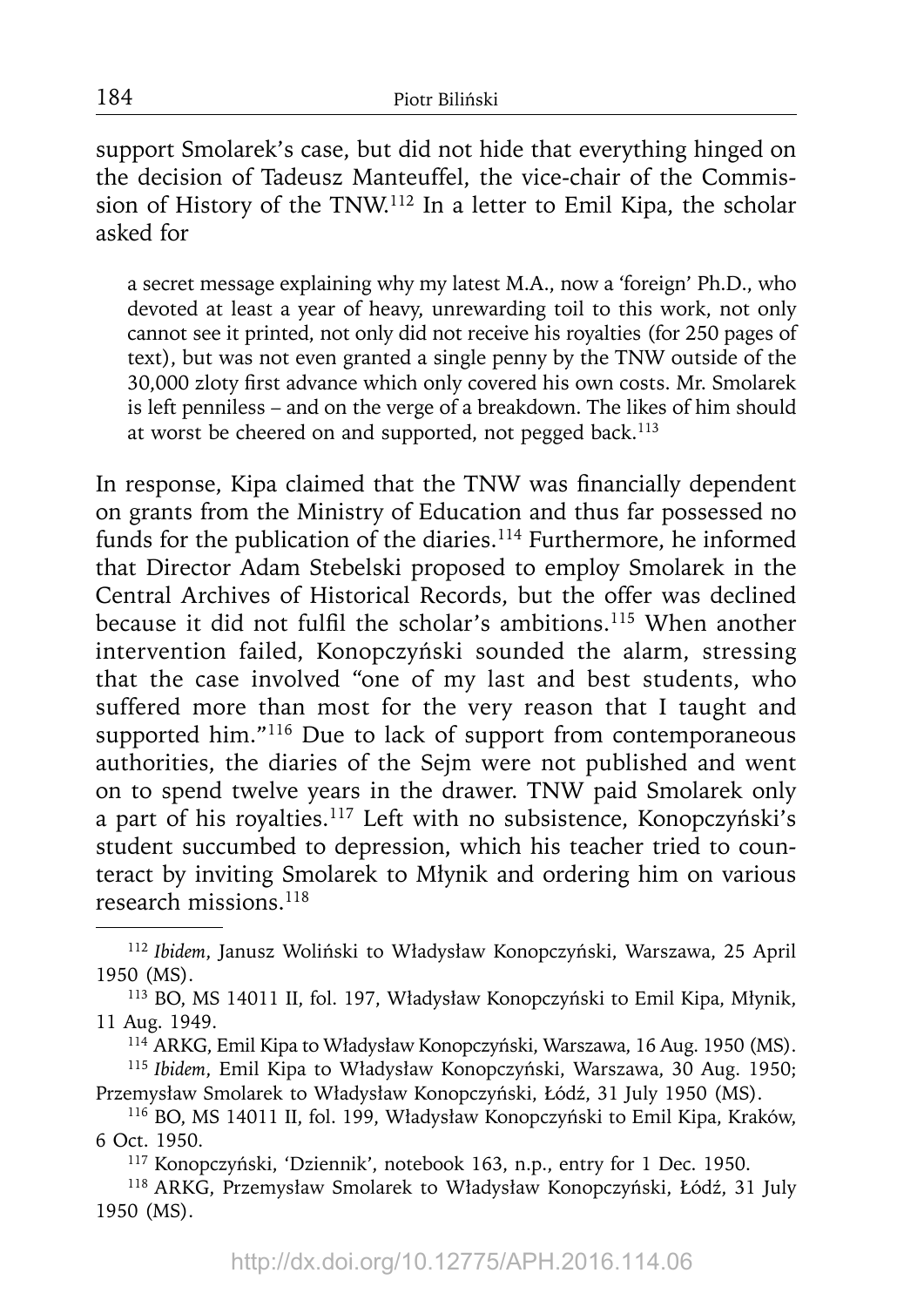In 1948 Smolarek wrote his M.A. thesis entitled 'Kampania mołdawska Jana III roku 1691' [The 1691 Moldavian Campaign of Jan III]. As his supervisor went into retirement, the student was forced to continue his scholarly career at a seminar conducted by Kazimierz Piwarski, where he wrote the doctoral dissertation entitled 'Rzeczpospolita wobec wojny północnej 1700–1721' [The Commonwealth and the Great Northern War, 1700-21]. Unable to find employment in Cracow or Warsaw, Smolarek left for his native Łódź, where he joined the staff at the local university. He worked for a few months at the Department of the History of Poland and Polish Law under Stanisław Śreniowski, but a political disagreement with his superior led to his resignation.<sup>119</sup>

Konopczyński was not the only scholar persecuted by the Communist authorities. In Cracow, his fate was shared by several other distinguished men of learning: Franciszek Bujak, Eugeniusz Romer, Karol Buczek, Władysław Semkowicz, Ludwik Piotrowicz, Feliks Koneczny, and Henryk Wereszycki. Like Konopczyński, they openly condemned the state of Polish science and the falsifying of history. Others, in turn, opted to cooperate with the 'people's' government, receiving many rewards in return: their books found print, they were given scholarships and sent abroad. However, even they could not feel entirely safe, for the favour of the 'popular' leaders was a fickle thing: "Suddenly a bolt from the blue" – Konopczyński noted. "Piwarski in disfavour, unmasked by the party as a former nationalist, insincere democrat, living like a bourgeois. Toppled from rector's office, the dean' office, all presidential posts, cast to Poznań for atonement."<sup>120</sup> Karol Estreicher suspected that "Piwarski's dismissal was partly the work of Teodor Marchlewski. This devious, cynical, self-centred rector, who never responded seriously to any questions, laughing off everything, seemingly did his best to have Piwarski ejected from the party and from the Jagiellonian University for casting his weight about and seeking to take over from him."121

Yet, the most numerous group consisted of scholars who could neither muster an open challenge to the system nor make themselves

<sup>119</sup> Czesław Ciesielski, 'Smolarek Przemysław', in PSB, xxxix, 2 (161) (Warszawa and Kraków, 1999–2000), 248–9.

<sup>120</sup> Konopczyński, 'Profesor Jan Dąbrowski', 9.

<sup>121</sup> Karol Estreicher, *Dziennik wypadków*, ii: *1946–1960* (Kraków, 2002), 235. For more, see the Kazimierz Piwarski casebook (AIPN, 010/4191, vol. 1–2).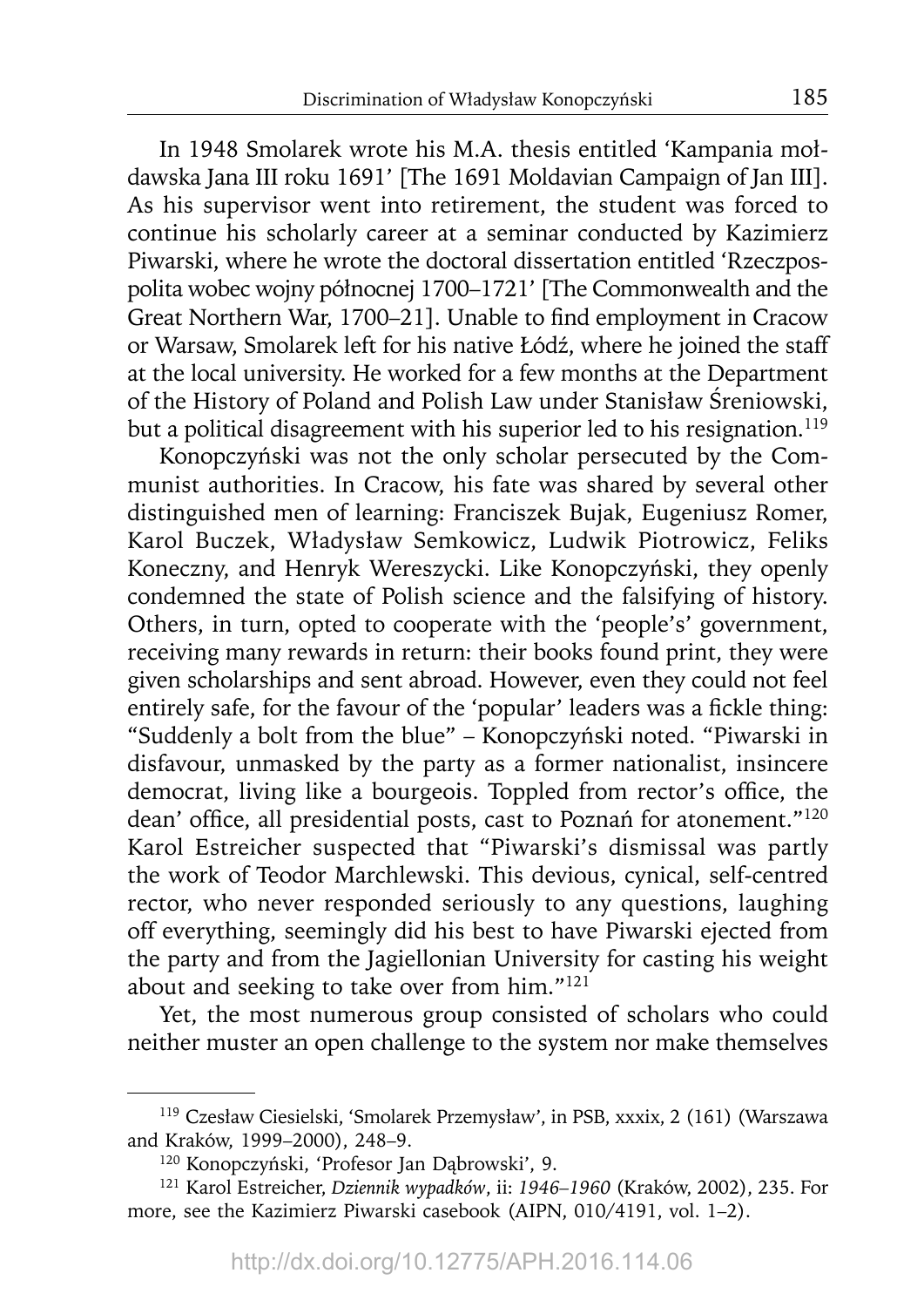sign 'treacherous pacts'. They left in silence, choosing to live off the sales of their book collections, translations from western languages, cheap private lessons, and copying manuscripts in type. The Professor grieved: "The Jagiellonian University presents a scene of spiritual destruction. Displacing the dead or deactivated (sometimes through imprisonment) are the young, nimble, often promising Marxists, who either come of their own or are sought after."<sup>122</sup>

In May 1952, at his home, surrounded by a narrow group of guests, Konopczyński celebrated the fiftieth anniversary of his academic career. As the host of the jubilee, his most beloved student Władysław Czapliński gave a eulogy for the Professor, followed by a reading of thirty statements about himself and a fragment of his autobiography by the jubilarian. His most faithful students gifted him an album on the altar of Veit Stoss. In a letter to Czapliński, the scholar voiced his pessimism:

We live under a barrage of stinky werfels<sup>123</sup> – I have already been treated with gas, the pest, leprosy, but others have more to lose. I can only sympathise and will not deplore them for avoiding the compromising contact with myself. As a native of the Kingdom, raised in the Apuchtin period,  $124$  I still believed one could turn away from certain others outwardly while remaining inwardly fixed. However, I see that some of my colleagues in Cracow do not enjoy that ability of natives of the Kingdom. Out of necessity, I divide people into those who avoid me, and those who do not. Some of the former would have wished I never existed. But since I do and intend to haunt others after my death, the panic is all the more palpable. This relationship between myself and the historical world is the result of pressure exerted by random conditions, but with a hint of personal intrigue.<sup>125</sup>

In December 1951 Konopczyński's health deteriorated significantly – he suffered another cardiac arrest and doctors gave him little hope of improvement. In spite of that, the Professor did not withdraw from

<sup>122</sup> Konopczyński, 'Profesor Jan Dąbrowski', 10.

<sup>&</sup>lt;sup>123</sup> Allusion to Roman Werfel (1906–2003), an energetic Communist activist under Stalinism, editor-in-chief of *Nowe Drogi* and director of 'Książka i Wiedza' publishing house.

<sup>&</sup>lt;sup>124</sup> Allusion to Aleksandr Lvovich Apukhtin (1822-1903), the Russian curator of the Warsaw School District, the creator of a Russified system of education in the Kingdom of Poland based on spying on students and denunciation.

<sup>125</sup> BO, MS 18578 II, fol. 89, Władysław Konopczyński to Władysław Czapliński, Kraków, 18 Jan. 1952.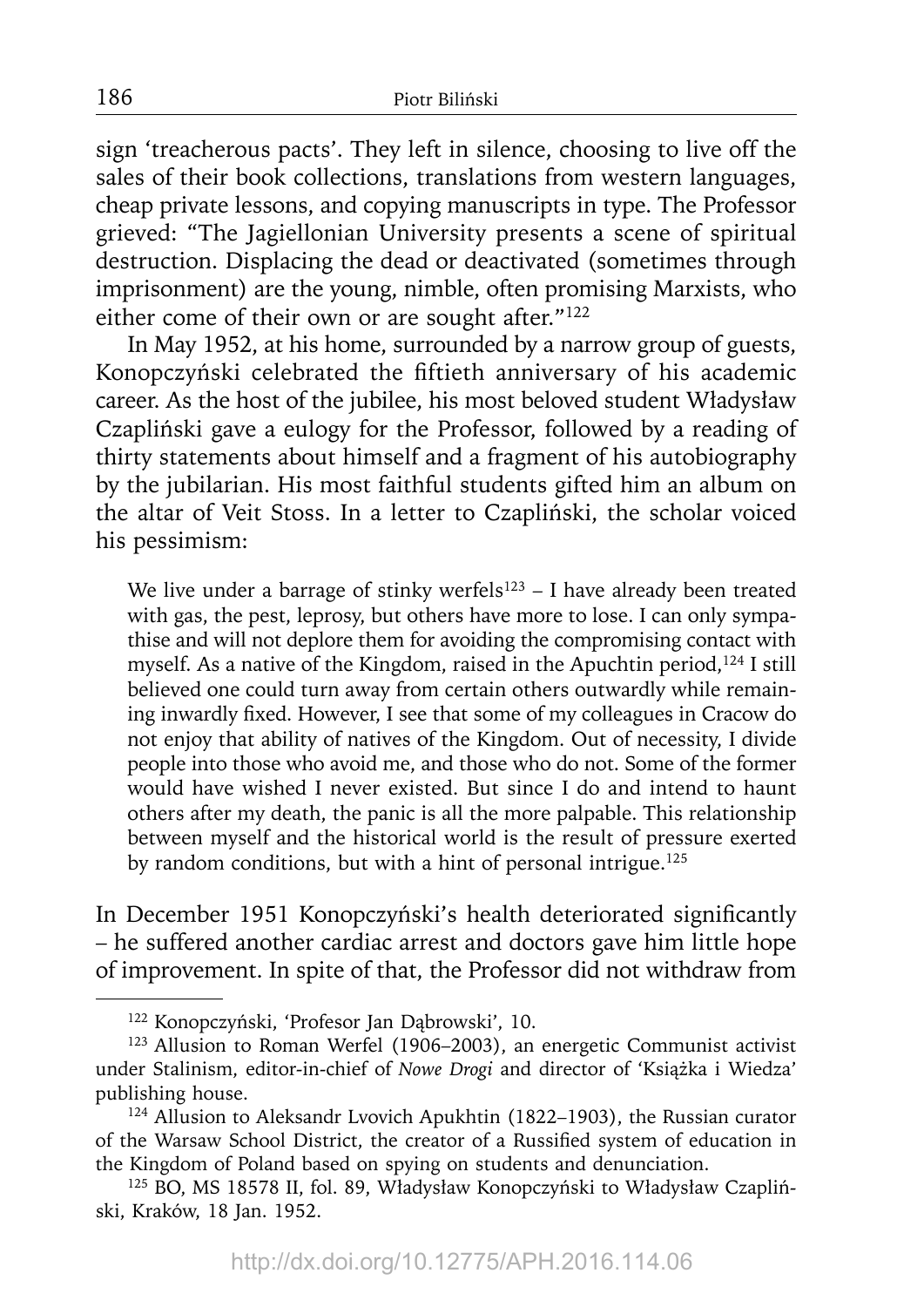scholarly work, choosing instead to finish his works, arrange notes, and read new books in history as well as titles from the school reading list – including his favourite *Trilogy* by Henryk Sienkiewicz – while confined to bed, in between "horrid" pains in the heart.<sup>126</sup> In a letter to his daughter Halina, he wrote: "At times, I give in to a *furor bio*graphicus – then I turn out six or ten profiles for the books, of persons no one else should – or would think to – write about." $127$  By writing profiles for the biographical dictionary, he sought to leave an inheritance his family would be able to monetise after his death. In a letter to Halina, Jadwiga Konopczyńska – ill and distraught at the disastrous condition of her husband's health – informed of her efforts to curb "Władek's energetic activities, but in the meantime, I thank God that he has that internal energy and psychic activity – if it wasn't for that, he would be no more."128

On 6 May 1952, after 160 days spent in bed, the scholar went out for his first walk, establishing a new daily routine.<sup>129</sup> In July, he decided the air of Cracow did not favour him and, following consultation with his doctor, travelled to Młynik with his daughter and her husband.130 There, he made light of his condition and the cardiac arrests he had suffered and applied himself to the orchard and beehives. His heart did not survive the strain.131 Konopczyński died of a cardiac arrest on the night of 12/13 July 1952 in his beloved manor at Młynik. On 16 July, he was interred at the Salwator cemetery in Cracow, fulfilling his wish to be buried next to the grave of his friend of many years, the accomplished dramatist Karol Hubert Rostworowski. The funeral procession set out from the academic collegiate church of St. Anne, led by Bishop Stanisław Rospond. In spite of fierce pressure from the authorities, the scholar's death

<sup>126</sup>*Ibidem*, MS 14011 II, vol. 5, fol. 218, Władysław Konopczyński to Emil Kipa, Kraków, 9 June 1952.

<sup>127</sup> Władysław Konopczyński to Halina Heitzmanowa, Kraków, 10 Nov. 1949; quoted from Heitzmanowa, 'Profesor Władysław Konopczyński', 9.

<sup>128</sup> Władysław Konopczyński to Halina Heitzmanowa, Kraków, 17 Dec. 1951; quoted from Heitzmanowa, 'Profesor Władysław Konopczyński', 10.

<sup>129</sup> Konopczyński, 'Dziennik', notebook 167, n.p., entry for 6 May 1952.

<sup>130</sup> BN PAU–PAN, MS 7853, fol. 142, Władysław Konopczyński to Stanisław Kozicki, Kraków, 3 July 1952.

<sup>131</sup> Oral account of Wanda Mrozowska, Gliwice, 29 April 1998, recording owned by the author.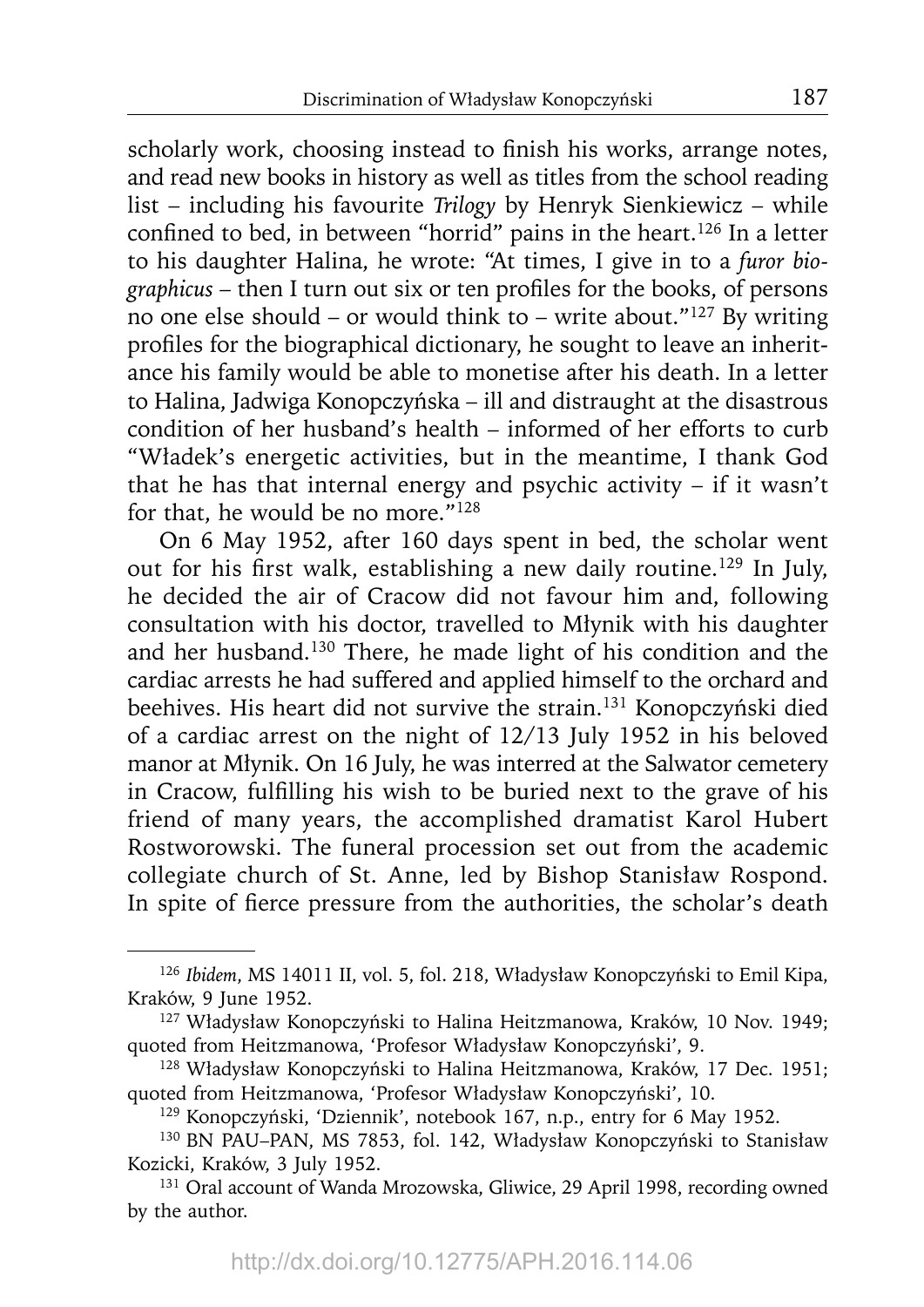was commemorated at a private reception by the members of the Warsaw Scientific Society. Meanwhile, the scholarly circles of Cracow maintained a fearful silence over the Professor's demise. President of PAU Kazimierz Nitsch only informed members of his death on 13 September 1952.132

While Władysław Konopczyński's post-war fate constitutes an individual case study, it perfectly illustrates the struggles faced by Polish scholars in the first years under Communism. It provides answers to questions concerning the choices they made and the price they were made to pay for independence and academic impartiality. Konopczyński's case is the most typical and best recorded in secondary sources. Since research into the activities of the Communist repression apparatus in the academic community has only began recently, the fates of other persecuted historians are known only in fragments, in spite of the appearance of quality monographs and articles.133 A complete assessment of the impact of Marxist elites on historians will only be possible in ten or more years' time. For now, the influence Communists had on scholarly life in Poland can only be illustrated with singular examples, of which Konopczyński's case is the most telling.

Though a complete view of the policies of Communist authorities toward historical studies is thus far unattainable, certain limited attempts can be made. It seems that the milieu of historians in Cracow presented three kinds of attitudes. The first consisted in an open struggle against the system and rejection of all compromise; the second  $-$  in a clear and official approval of the new reality; and the third – of applying various techniques of adjustment and a far-reaching conformity. The first approach was mostly represented by historians associated with Władysław Konopczyński and Henryk Wereszycki, the second by the circle of Marxist historians led by Kazimierz Piwarski, Celina Bobińska, and Józef Sieradzki, and the third, most common, by historians whose fear of repression motivated

<sup>132</sup> Hübner, *Siła przeciw rozumowi*, 212.

<sup>133</sup> For more, see Piotr Hübner, 'Przebudowa nauk historycznych w Polsce (1947–1953)', *Przegląd Historyczny*, lxxviii, 3 (1987), 451–79; Stobiecki, *Historia pod nadzorem*; Rutkowski, *Nauki historyczne w Polsce 1944–1970. Zagadnienia polityczne i organizacyjne* (Warszawa, 2007); Zbigniew Romek, *Cenzura a nauka historyczna w Polsce 1944–1970* (Warszawa, 2010).